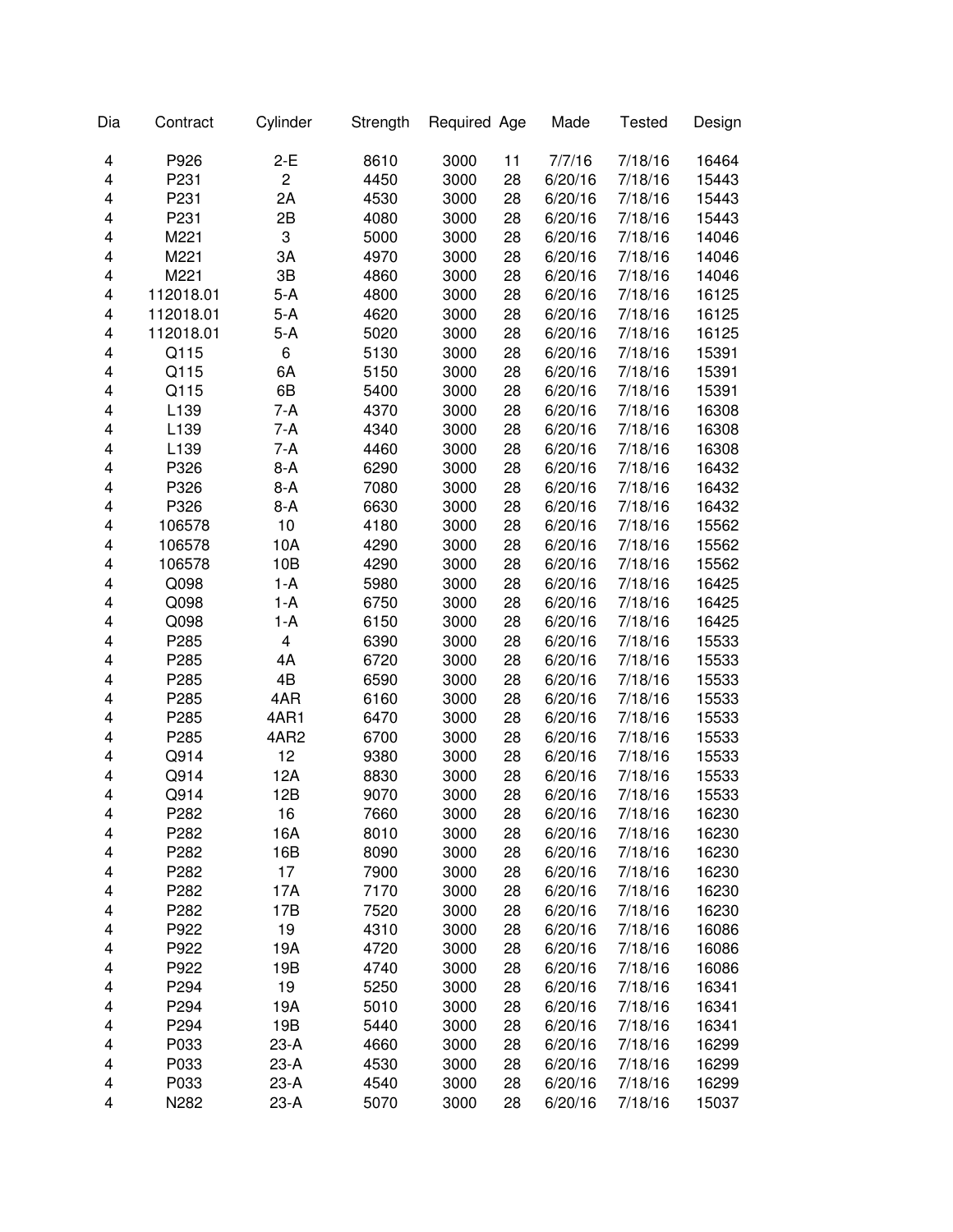| 4 | N282   | 23-A    | 5250  | 3000 | 28 | 6/20/16 | 7/18/16 | 15037  |
|---|--------|---------|-------|------|----|---------|---------|--------|
| 4 | N282   | $23-A$  | 5540  | 3000 | 28 | 6/20/16 | 7/18/16 | 15037  |
| 6 | P300   | 7       | 7200  | 3000 | 28 | 6/20/16 | 7/18/16 | 16258  |
| 6 | P300   | 7A      | 8040  | 3000 | 28 | 6/20/16 | 7/18/16 | 16258  |
| 6 | P300   | 8       | 8480  | 3000 | 28 | 6/20/16 | 7/18/16 | 16258  |
| 6 | P300   | 8A      | 8740  | 3000 | 28 | 6/20/16 | 7/18/16 | 16258  |
| 4 | 113908 | 35      | 6750  | 3000 | 28 | 6/20/16 | 7/18/16 | 16286  |
| 4 | 113908 | 35A     | 5710  | 3000 | 28 | 6/20/16 | 7/18/16 | 16286  |
| 4 | 113908 | 35B     | 6240  | 3000 | 28 | 6/20/16 | 7/18/16 | 16286  |
| 4 | P247   | 36      | 6160  | 3000 | 28 | 6/20/16 | 7/18/16 | 16130  |
| 4 | P247   | 36A     | 5910  | 3000 | 28 | 6/20/16 | 7/18/16 | 16130  |
| 4 | P247   | 36B     | 6110  | 3000 | 28 | 6/20/16 | 7/18/16 | 16130  |
| 4 | P926   | $3-C$   | 5520  | 4000 | 7  | 7/11/16 | 7/18/16 | 16466  |
| 4 | P926   | $4-C$   | 3010  | 4000 | 7  | 7/12/16 | 7/18/16 | 16466  |
| 4 | P926   | $5-C$   | 5100  | 4000 | 5  | 7/13/16 | 7/18/16 | 16466  |
| 4 | P926   | $3-D$   | 5140  | 4000 | 7  | 7/11/16 | 7/18/16 | 16466  |
| 4 | 115745 | 58      | 6390  | 3000 | 28 | 6/20/16 | 7/18/16 | 15488  |
| 4 | 115745 | 58A     | 6560  | 3000 | 28 | 6/20/16 | 7/18/16 | 15488  |
| 4 | 115745 | 58B     | 6430  | 3000 | 28 | 6/20/16 | 7/18/16 | 15488  |
| 4 | P201   | 66-A    | 6480  | 3000 | 28 | 6/20/16 | 7/18/16 | 15530  |
| 4 | P201   | 66-A    | 5920  | 3000 | 28 | 6/20/16 | 7/18/16 | 15530  |
| 4 | P201   | 66-A    | 5780  | 3000 | 28 | 6/20/16 | 7/18/16 | 15530  |
| 4 | M950   | $311-D$ | 4000  | 3000 | 3  | 7/15/16 | 7/18/16 | 15521  |
| 4 | M950   | 313-E   | 4050  | 3000 | 3  | 7/15/16 | 7/18/16 | 15521  |
| 4 | N307   | 70      | 4590  | 3000 | 28 | 6/20/16 | 7/18/16 | 12004  |
| 4 | N307   | 70A     | 4600  | 3000 | 28 | 6/20/16 | 7/18/16 | 12004  |
| 4 | N307   | 70B     | 4590  | 3000 | 28 | 6/20/16 | 7/18/16 | 12004  |
| 4 | M305   | W-84    | 6150  | 3000 | 28 | 6/20/16 | 7/18/16 | 113108 |
| 4 | M305   | W-84A   | 6270  | 3000 | 28 | 6/20/16 | 7/18/16 | 113108 |
| 4 | M305   | W-84B   | 6250  | 3000 | 28 | 6/20/16 | 7/18/16 | 113108 |
| 4 | P230   | 86-ARK  | 10740 | 10   | 28 | 6/20/16 | 7/18/16 | 116233 |
| 4 | P230   | 86-ARK  | 11370 | 10   | 28 | 6/20/16 | 7/18/16 | 116233 |
| 4 | P230   | 86-ARK  | 11010 | 10   | 28 | 6/20/16 | 7/18/16 | 116233 |
| 4 | P230   | 87-ARK  | 10950 | 10   | 28 | 6/20/16 | 7/18/16 | 116233 |
| 4 | P230   | 87-ARK  | 11080 | 10   | 28 | 6/20/16 | 7/18/16 | 116233 |
| 4 | P230   | 87-ARK  | 11070 | 10   | 28 | 6/20/16 | 7/18/16 | 116233 |
| 4 | M950   | 306C    | 4650  | 3    | 10 | 7/8/16  | 7/18/16 | 15521  |
| 4 | M950   | 306D    | 4550  | 3000 | 10 | 7/8/16  | 7/18/16 | 15521  |
| 4 | P230   | 95      | 4670  | 4000 | 28 | 6/20/16 | 7/18/16 | 15050  |
| 4 | P230   | 95A     | 4580  | 4000 | 28 | 6/20/16 | 7/18/16 | 15050  |
| 4 | P230   | 95B     | 4750  | 4000 | 28 | 6/20/16 | 7/18/16 | 15050  |
| 4 | P079   | 99      | 5120  | 3000 | 28 | 6/20/16 | 7/18/16 | 15146  |
| 4 | P079   | 99A     | 5300  | 3000 | 28 | 6/20/16 | 7/18/16 | 15146  |
| 4 | P079   | 99B     | 4940  | 3000 | 28 | 6/20/16 | 7/18/16 | 15146  |
| 4 | N279   | 120     | 4120  | 3000 | 28 | 6/20/16 | 7/18/16 | 15007  |
| 4 | N279   | 120A    | 3950  | 3000 | 28 | 6/20/16 | 7/18/16 | 15007  |
| 4 | N279   | 120B    | 3920  | 3000 | 28 | 6/20/16 | 7/18/16 | 15007  |
| 4 | M384   | 137     | 4560  | 3000 | 28 | 6/20/16 | 7/18/16 | 15616  |
| 4 | M384   | 137A    | 4720  | 3000 | 28 | 6/20/16 | 7/18/16 | 15616  |
| 4 | M384   | 137B    | 4210  | 3000 | 28 | 6/20/16 | 7/18/16 | 15616  |
| 4 | N266   | 184     | 4600  | 3000 | 28 | 6/20/16 | 7/18/16 | 13025  |
| 4 | N266   | 184A    | 4970  | 3000 | 28 | 6/20/16 | 7/18/16 | 13025  |
|   |        |         |       |      |    |         |         |        |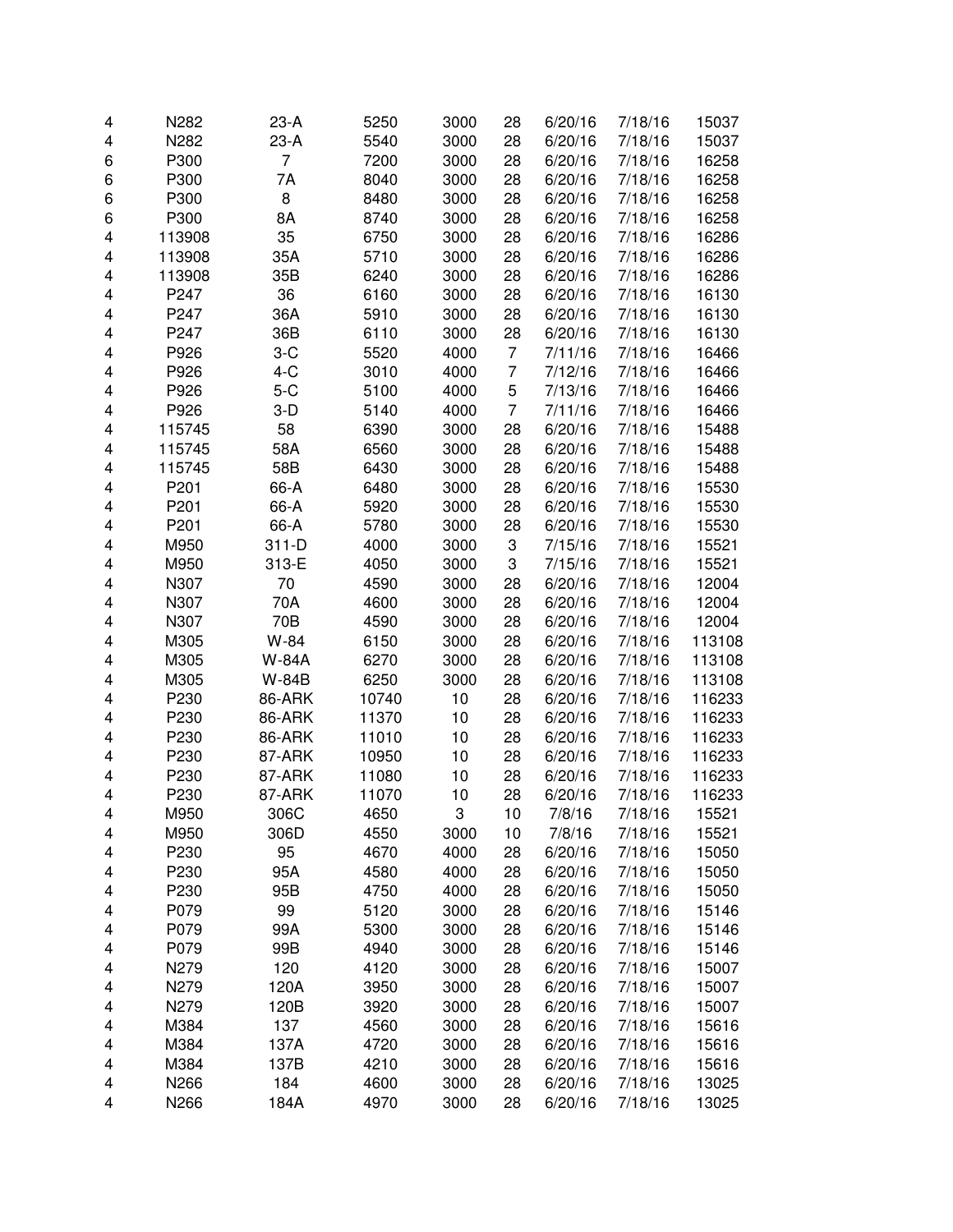| 4   | N266             | 184B           | 4640     | 3000         | 28 | 6/20/16 | 7/18/16 | 13025  |
|-----|------------------|----------------|----------|--------------|----|---------|---------|--------|
| 4   | N266             | 185            | 4100     | 3000         | 28 | 6/20/16 | 7/18/16 | 13025  |
| 4   | N266             | 185A           | 4200     | 3000         | 28 | 6/20/16 | 7/18/16 | 13025  |
| 4   | N266             | 185B           | 4270     | 3000         | 28 | 6/20/16 | 7/18/16 | 13025  |
| 4   | M010             | 198A           | 4450     | 3000         | 28 | 6/20/16 | 7/18/16 | 13221  |
| 4   | M010             | 198A           | 4080     | 3000         | 28 | 6/20/16 | 7/18/16 | 13221  |
| 4   | M010             | 198A           | 4060     | 3000         | 28 | 6/20/16 | 7/18/16 | 13221  |
| 4   | N198             | 225            | 5510     | 3000         | 28 | 6/20/16 | 7/18/16 | 13034  |
| 4   | N198             | 225A           | 5370     | 3000         | 28 | 6/20/16 | 7/18/16 | 13034  |
| 4   | N198             | 225B           | 5100     | 3000         | 28 | 6/20/16 | 7/18/16 | 13034  |
| 4   | M305             | DB-262         | 7030     | 3000         | 28 | 6/20/16 | 7/18/16 | 13108  |
| 4   | M305             | <b>DB-262A</b> | 7000     | 3000         | 28 | 6/20/16 | 7/18/16 | 13108  |
| 4   | M305             | <b>DB-262B</b> | 6790     | 3000         | 28 | 6/20/16 | 7/18/16 | 13108  |
| 4   | M950             | 283            | 7470     | 3000         | 28 | 6/20/16 | 7/18/16 | 15520  |
| 4   | M950             | 283A           | 7130     | 3000         | 28 | 6/20/16 | 7/18/16 | 15520  |
| 4   | M950             | 283B           | 7490     | 3000         | 28 | 6/20/16 | 7/18/16 | 15520  |
| 2.4 | <b>ROCK CORE</b> | 77.5           | 8049.25  |              |    |         | 7/18/16 |        |
| 2.4 | <b>ROCK CORE</b> | 62             | 9762.153 |              |    |         | 7/18/16 |        |
| 4   | P926             | $4-D$          | 2970     |              |    | 7/12/16 | 7/19/16 | 16466  |
| 4   | P926             | $6 - C$        | 3910     | 4000<br>4000 | 7  |         |         | 16466  |
|     |                  |                |          |              | 5  | 7/14/16 | 7/19/16 |        |
| 4   | M950             | 309-D          | 4330     | 3000         | 5  | 7/14/16 | 7/19/16 | 15521  |
| 4   | 120294           | $3-A$          | 3280     | 4000         | 28 | 6/21/16 | 7/19/16 | 15064  |
| 4   | 120294           | $3-A$          | 2680     | 4000         | 28 | 6/21/16 | 7/19/16 | 15064  |
| 4   | 120294           | $3-A$          | 3260     | 4000         | 28 | 6/21/16 | 7/19/16 | 15064  |
| 4   | 99110            | $3-A$          | 1070     | 3000         | 28 | 6/21/16 | 7/19/16 | 14198  |
| 4   | 99110            | $3-A$          | 4310     | 3000         | 28 | 6/21/16 | 7/19/16 | 14198  |
| 4   | 99110            | $3-A$          | 4810     | 3000         | 28 | 6/21/16 | 7/19/16 | 14198  |
| 4   | P321             | 3              | 3910     | 3000         | 28 | 6/21/16 | 7/19/16 | 15443  |
| 4   | P321             | 3A             | 4280     | 3000         | 28 | 6/21/16 | 7/19/16 | 15443  |
| 4   | P321             | 3B             | 3990     | 3000         | 28 | 6/21/16 | 7/19/16 | 15443  |
| 4   | P260             | $\mathbf{1}$   | 5120     | 3000         | 28 | 6/21/16 | 7/19/16 | 15584  |
| 4   | P260             | 1A             | 5190     | 3000         | 28 | 6/21/16 | 7/19/16 | 15584  |
| 4   | P260             | 1B             | 4730     | 3000         | 28 | 6/21/16 | 7/19/16 | 15584  |
| 4   | P260             | $IA-1$         | 5280     | 4000         | 28 | 6/21/16 | 7/19/16 | 16430  |
| 4   | P260             | IA-1A          | 5340     | 4000         | 28 | 6/21/16 | 7/19/16 | 16430  |
| 4   | P260             | $IA-1B$        | 5010     | 4000         | 28 | 6/21/16 | 7/19/16 | 16430  |
| 4   | <b>DENNY</b>     | 7              | 5630     | 3000         | 28 | 6/21/16 | 7/19/16 |        |
| 4   | <b>DENNY</b>     | 7A             | 5860     | 3000         | 28 | 6/21/16 | 7/19/16 |        |
| 4   | <b>DENNY</b>     | 7B             | 5780     | 3000         | 28 | 6/21/16 | 7/19/16 |        |
| 6   | M401             | 91             | 4880     | 3000         | 28 | 6/21/16 | 7/19/16 | 10147  |
| 6   | M401             | 91A            | 5050     | 3000         | 28 | 6/21/16 | 7/19/16 | 10147  |
| 6   | L258             | 214            | 5360     | 3000         | 28 | 6/21/16 | 7/19/16 | 12350  |
| 6   | L258             | 214A           | 5030     | 3000         | 28 | 6/21/16 | 7/19/16 | 12350  |
| 4   | 115881           | 94             | 4910     | 3000         | 28 | 6/21/16 | 7/19/16 | 15550  |
| 4   | 115881           | 94A            | 4800     | 3000         | 28 | 6/21/16 | 7/19/16 | 15550  |
| 4   | 115881           | 94A            | 4840     | 3000         | 28 | 6/21/16 | 7/19/16 | 15550  |
| 4   | 115881           | 10A            | 5500     | 3000         | 28 | 6/21/16 | 7/19/16 | 15550  |
| 4   | 115881           | 10A            | 5540     | 3000         | 28 | 6/21/16 | 7/19/16 | 15550  |
| 4   | 115881           | 10A            | 5630     | 3000         | 28 | 6/21/16 | 7/19/16 | 15550  |
| 4   | N343             | 73A            | 4050     | 3000         | 28 | 6/21/16 | 7/19/16 | 620003 |
| 4   | N343             | 73A            | 4160     | 3000         | 28 | 6/21/16 | 7/19/16 | 620003 |
| 4   | N343             | 73A            | 4560     | 3000         | 28 | 6/21/16 | 7/19/16 | 620003 |
|     |                  |                |          |              |    |         |         |        |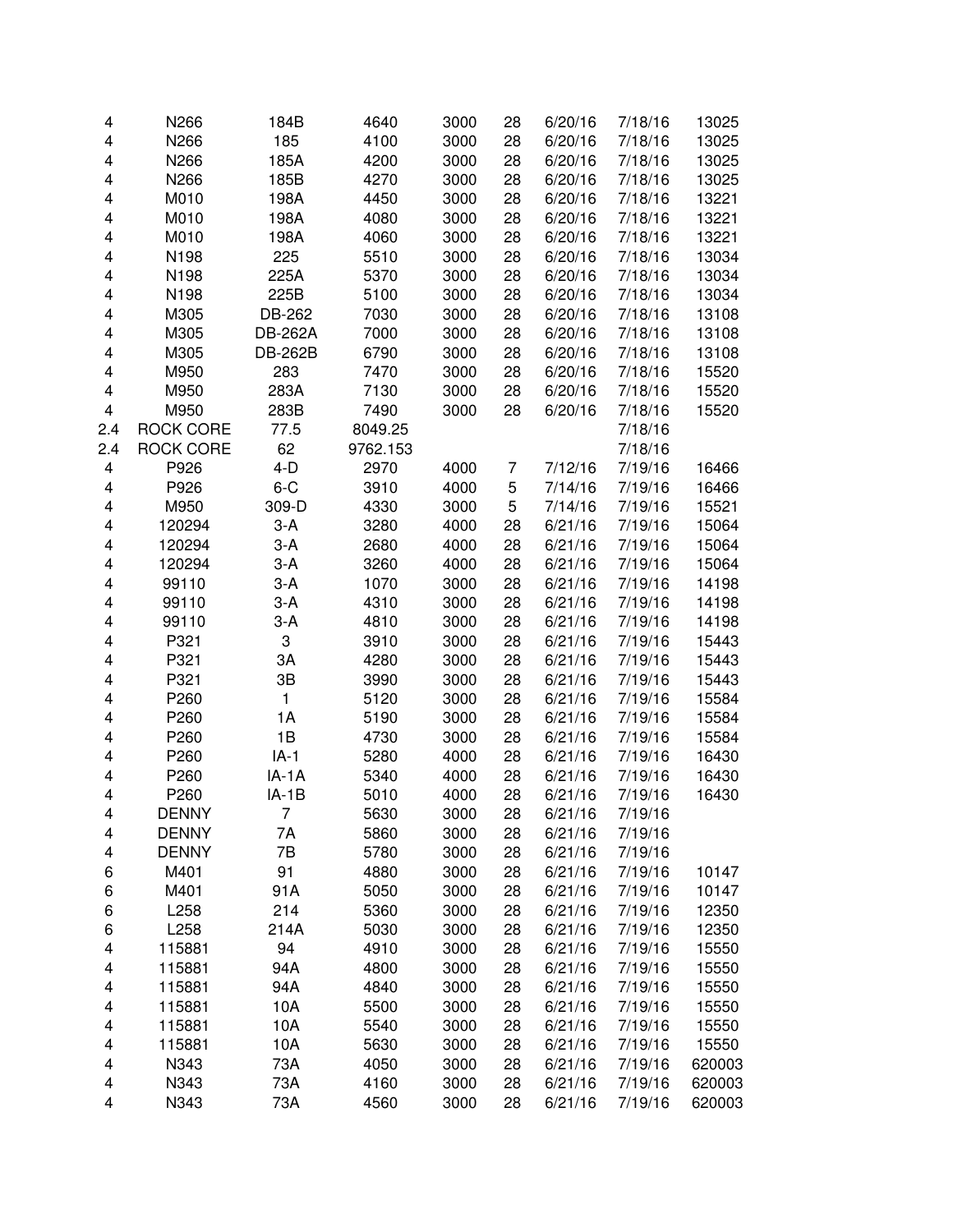| P261<br>15A<br>5560<br>3000<br>7/19/16<br>4<br>28<br>6/21/16<br>15B<br>P261<br>7/19/16<br>4<br>4880<br>3000<br>28<br>6/21/16<br>W-85<br>4<br>M305<br>6020<br>3000<br>28<br>6/21/16<br>7/19/16<br>4<br>M305<br>W-85A<br>6020<br>3000<br>28<br>6/21/16<br>7/19/16<br>13108<br>4<br>M305<br>W-85B<br>5960<br>3000<br>28<br>6/21/16<br>7/19/16<br>13108<br>4<br>P047<br>93-A<br>6130<br>3000<br>28<br>6/21/16<br>7/19/16<br>15199<br>P047<br>93-A<br>3000<br>15199<br>4<br>6070<br>28<br>6/21/16<br>7/19/16<br>P047<br>6090<br>3000<br>15199<br>4<br>93-A<br>28<br>6/21/16<br>7/19/16<br>36<br>4930<br>3000<br>4<br>113908<br>28<br>6/21/16<br>7/19/16<br>36A<br>3000<br>4<br>113908<br>5210<br>28<br>6/21/16<br>7/19/16<br>16206<br>4<br>113908<br>36B<br>5510<br>3000<br>28<br>6/21/16<br>7/19/16<br>16206<br>42<br>4<br>M021<br>4760<br>3000<br>28<br>6/21/16<br>7/19/16<br>15420<br>42A<br>4<br>M021<br>4770<br>3000<br>28<br>6/21/16<br>7/19/16<br>15420<br>42B<br>4<br>M021<br>4850<br>3000<br>28<br>6/21/16<br>7/19/16<br>15420<br>4<br>P097<br>52<br>28<br>16424<br>6790<br>3000<br>6/21/16<br>7/19/16<br>4<br>P097<br>52A<br>3000<br>16424<br>6350<br>28<br>6/21/16<br>7/19/16<br>4<br>P097<br>52B<br>16424<br>6540<br>3000<br>28<br>6/21/16<br>7/19/16<br>59<br>7320<br>15488<br>4<br>115745<br>3000<br>28<br>6/21/16<br>7/19/16<br>59A<br>7130<br>4<br>115745<br>3000<br>28<br>6/21/16<br>7/19/16<br>15488<br>59B<br>4<br>115745<br>7250<br>3000<br>28<br>6/21/16<br>7/19/16<br>15488<br>60<br>4<br>115745<br>6540<br>3000<br>28<br>6/21/16<br>7/19/16<br>15485<br>60A<br>7190<br>4<br>115745<br>3000<br>28<br>6/21/16<br>7/19/16<br>15485<br>60B<br>7140<br>3000<br>4<br>115745<br>28<br>6/21/16<br>7/19/16<br>15485<br>N228<br>73<br>4240<br>3000<br>16128<br>4<br>28<br>6/21/16<br>7/19/16<br>N228<br>73A<br>3000<br>4<br>5190<br>28<br>6/21/16<br>7/19/16<br>16128<br>N228<br>73B<br>3000<br>28<br>7/19/16<br>16128<br>4<br>4280<br>6/21/16<br>94<br>15199<br>4<br>P047<br>5750<br>3000<br>28<br>6/21/16<br>7/19/16<br>P047<br>94A<br>28<br>7/19/16<br>15199<br>4<br>5520<br>3000<br>6/21/16<br>P047<br>94A<br>3000<br>15199<br>4<br>5460<br>28<br>6/21/16<br>7/19/16<br>P230<br>98<br>3000<br>7/19/16<br>4<br>4150<br>28<br>6/21/16<br>15050<br>P230<br>98A<br>4180<br>3000<br>7/19/16<br>15050<br>4<br>28<br>6/21/16<br>4<br>P230<br>98B<br>3000<br>28<br>7/19/16<br>15050<br>4500<br>6/21/16<br>4<br>138<br>7020<br>4000<br>M384<br>28<br>6/21/16<br>7/19/16<br>16412<br>138A<br>4<br>M384<br>7260<br>4000<br>28<br>6/21/16<br>7/19/16<br>16412<br>M384<br>7/19/16<br>16412<br>4<br>138B<br>7100<br>4000<br>28<br>6/21/16<br>4<br>P230<br>96<br>5780<br>3000<br>28<br>6/21/16<br>7/19/16<br>16217<br>16217<br>P230<br>96A<br>5950<br>3000<br>28<br>6/21/16<br>7/19/16<br>4<br>96B<br>16217<br>P230<br>5890<br>3000<br>28<br>6/21/16<br>7/19/16<br>4<br>159<br>28<br>15184<br>N321<br>5090<br>3000<br>6/21/16<br>7/19/16<br>4<br>N321<br>159A<br>3000<br>28<br>15184<br>5010<br>6/21/16<br>7/19/16<br>4<br>N321<br>3000<br>28<br>15184<br>159B<br>4820<br>6/21/16<br>7/19/16<br>4<br>N266<br>187<br>3000<br>28<br>13025<br>4<br>4720<br>6/21/16<br>7/19/16<br>3000<br>28<br>13025<br>N266<br>187A<br>5010<br>6/21/16<br>7/19/16<br>4<br>3000<br>28<br>7/19/16<br>13025<br>N266<br>187B<br>4290<br>6/21/16<br>4<br>3000<br>13025<br>N266<br>187E<br>4210<br>28<br>6/21/16<br>7/19/16<br>4<br>N266<br>3000<br>7/19/16<br>13025<br>187-F<br>4100<br>28<br>6/21/16<br>4<br>N266<br>3000<br>28<br>7/19/16<br>13025<br>187-G<br>4370<br>6/21/16<br>4<br>206<br>4000<br>28<br>6/21/16<br>15104<br>4<br>N152<br>5270<br>7/19/16<br>206A<br>4000<br>15104<br>4<br>N152<br>5550<br>28<br>6/21/16<br>7/19/16<br>4150<br>4000<br>15104<br>4<br>N152<br>206B<br>28<br>6/21/16<br>7/19/16 | 4 | P261 | 15  | 5040 | 3000 | 28 | 6/21/16 | 7/19/16 | 14339 |
|------------------------------------------------------------------------------------------------------------------------------------------------------------------------------------------------------------------------------------------------------------------------------------------------------------------------------------------------------------------------------------------------------------------------------------------------------------------------------------------------------------------------------------------------------------------------------------------------------------------------------------------------------------------------------------------------------------------------------------------------------------------------------------------------------------------------------------------------------------------------------------------------------------------------------------------------------------------------------------------------------------------------------------------------------------------------------------------------------------------------------------------------------------------------------------------------------------------------------------------------------------------------------------------------------------------------------------------------------------------------------------------------------------------------------------------------------------------------------------------------------------------------------------------------------------------------------------------------------------------------------------------------------------------------------------------------------------------------------------------------------------------------------------------------------------------------------------------------------------------------------------------------------------------------------------------------------------------------------------------------------------------------------------------------------------------------------------------------------------------------------------------------------------------------------------------------------------------------------------------------------------------------------------------------------------------------------------------------------------------------------------------------------------------------------------------------------------------------------------------------------------------------------------------------------------------------------------------------------------------------------------------------------------------------------------------------------------------------------------------------------------------------------------------------------------------------------------------------------------------------------------------------------------------------------------------------------------------------------------------------------------------------------------------------------------------------------------------------------------------------------------------------------------------------------------------------------------------------------------------------------------------------------------------------------------------------------------------------------------------------------------------------------------------------------------------------------------------------------------------------------------------------------------------------------------------------------------------------------------------------------------------------------------------------------------------------------------------------------------------------------------------------------------------|---|------|-----|------|------|----|---------|---------|-------|
|                                                                                                                                                                                                                                                                                                                                                                                                                                                                                                                                                                                                                                                                                                                                                                                                                                                                                                                                                                                                                                                                                                                                                                                                                                                                                                                                                                                                                                                                                                                                                                                                                                                                                                                                                                                                                                                                                                                                                                                                                                                                                                                                                                                                                                                                                                                                                                                                                                                                                                                                                                                                                                                                                                                                                                                                                                                                                                                                                                                                                                                                                                                                                                                                                                                                                                                                                                                                                                                                                                                                                                                                                                                                                                                                                                                          |   |      |     |      |      |    |         |         | 14339 |
|                                                                                                                                                                                                                                                                                                                                                                                                                                                                                                                                                                                                                                                                                                                                                                                                                                                                                                                                                                                                                                                                                                                                                                                                                                                                                                                                                                                                                                                                                                                                                                                                                                                                                                                                                                                                                                                                                                                                                                                                                                                                                                                                                                                                                                                                                                                                                                                                                                                                                                                                                                                                                                                                                                                                                                                                                                                                                                                                                                                                                                                                                                                                                                                                                                                                                                                                                                                                                                                                                                                                                                                                                                                                                                                                                                                          |   |      |     |      |      |    |         |         | 14339 |
|                                                                                                                                                                                                                                                                                                                                                                                                                                                                                                                                                                                                                                                                                                                                                                                                                                                                                                                                                                                                                                                                                                                                                                                                                                                                                                                                                                                                                                                                                                                                                                                                                                                                                                                                                                                                                                                                                                                                                                                                                                                                                                                                                                                                                                                                                                                                                                                                                                                                                                                                                                                                                                                                                                                                                                                                                                                                                                                                                                                                                                                                                                                                                                                                                                                                                                                                                                                                                                                                                                                                                                                                                                                                                                                                                                                          |   |      |     |      |      |    |         |         | 13108 |
|                                                                                                                                                                                                                                                                                                                                                                                                                                                                                                                                                                                                                                                                                                                                                                                                                                                                                                                                                                                                                                                                                                                                                                                                                                                                                                                                                                                                                                                                                                                                                                                                                                                                                                                                                                                                                                                                                                                                                                                                                                                                                                                                                                                                                                                                                                                                                                                                                                                                                                                                                                                                                                                                                                                                                                                                                                                                                                                                                                                                                                                                                                                                                                                                                                                                                                                                                                                                                                                                                                                                                                                                                                                                                                                                                                                          |   |      |     |      |      |    |         |         |       |
|                                                                                                                                                                                                                                                                                                                                                                                                                                                                                                                                                                                                                                                                                                                                                                                                                                                                                                                                                                                                                                                                                                                                                                                                                                                                                                                                                                                                                                                                                                                                                                                                                                                                                                                                                                                                                                                                                                                                                                                                                                                                                                                                                                                                                                                                                                                                                                                                                                                                                                                                                                                                                                                                                                                                                                                                                                                                                                                                                                                                                                                                                                                                                                                                                                                                                                                                                                                                                                                                                                                                                                                                                                                                                                                                                                                          |   |      |     |      |      |    |         |         |       |
|                                                                                                                                                                                                                                                                                                                                                                                                                                                                                                                                                                                                                                                                                                                                                                                                                                                                                                                                                                                                                                                                                                                                                                                                                                                                                                                                                                                                                                                                                                                                                                                                                                                                                                                                                                                                                                                                                                                                                                                                                                                                                                                                                                                                                                                                                                                                                                                                                                                                                                                                                                                                                                                                                                                                                                                                                                                                                                                                                                                                                                                                                                                                                                                                                                                                                                                                                                                                                                                                                                                                                                                                                                                                                                                                                                                          |   |      |     |      |      |    |         |         |       |
|                                                                                                                                                                                                                                                                                                                                                                                                                                                                                                                                                                                                                                                                                                                                                                                                                                                                                                                                                                                                                                                                                                                                                                                                                                                                                                                                                                                                                                                                                                                                                                                                                                                                                                                                                                                                                                                                                                                                                                                                                                                                                                                                                                                                                                                                                                                                                                                                                                                                                                                                                                                                                                                                                                                                                                                                                                                                                                                                                                                                                                                                                                                                                                                                                                                                                                                                                                                                                                                                                                                                                                                                                                                                                                                                                                                          |   |      |     |      |      |    |         |         |       |
|                                                                                                                                                                                                                                                                                                                                                                                                                                                                                                                                                                                                                                                                                                                                                                                                                                                                                                                                                                                                                                                                                                                                                                                                                                                                                                                                                                                                                                                                                                                                                                                                                                                                                                                                                                                                                                                                                                                                                                                                                                                                                                                                                                                                                                                                                                                                                                                                                                                                                                                                                                                                                                                                                                                                                                                                                                                                                                                                                                                                                                                                                                                                                                                                                                                                                                                                                                                                                                                                                                                                                                                                                                                                                                                                                                                          |   |      |     |      |      |    |         |         |       |
|                                                                                                                                                                                                                                                                                                                                                                                                                                                                                                                                                                                                                                                                                                                                                                                                                                                                                                                                                                                                                                                                                                                                                                                                                                                                                                                                                                                                                                                                                                                                                                                                                                                                                                                                                                                                                                                                                                                                                                                                                                                                                                                                                                                                                                                                                                                                                                                                                                                                                                                                                                                                                                                                                                                                                                                                                                                                                                                                                                                                                                                                                                                                                                                                                                                                                                                                                                                                                                                                                                                                                                                                                                                                                                                                                                                          |   |      |     |      |      |    |         |         | 16206 |
|                                                                                                                                                                                                                                                                                                                                                                                                                                                                                                                                                                                                                                                                                                                                                                                                                                                                                                                                                                                                                                                                                                                                                                                                                                                                                                                                                                                                                                                                                                                                                                                                                                                                                                                                                                                                                                                                                                                                                                                                                                                                                                                                                                                                                                                                                                                                                                                                                                                                                                                                                                                                                                                                                                                                                                                                                                                                                                                                                                                                                                                                                                                                                                                                                                                                                                                                                                                                                                                                                                                                                                                                                                                                                                                                                                                          |   |      |     |      |      |    |         |         |       |
|                                                                                                                                                                                                                                                                                                                                                                                                                                                                                                                                                                                                                                                                                                                                                                                                                                                                                                                                                                                                                                                                                                                                                                                                                                                                                                                                                                                                                                                                                                                                                                                                                                                                                                                                                                                                                                                                                                                                                                                                                                                                                                                                                                                                                                                                                                                                                                                                                                                                                                                                                                                                                                                                                                                                                                                                                                                                                                                                                                                                                                                                                                                                                                                                                                                                                                                                                                                                                                                                                                                                                                                                                                                                                                                                                                                          |   |      |     |      |      |    |         |         |       |
|                                                                                                                                                                                                                                                                                                                                                                                                                                                                                                                                                                                                                                                                                                                                                                                                                                                                                                                                                                                                                                                                                                                                                                                                                                                                                                                                                                                                                                                                                                                                                                                                                                                                                                                                                                                                                                                                                                                                                                                                                                                                                                                                                                                                                                                                                                                                                                                                                                                                                                                                                                                                                                                                                                                                                                                                                                                                                                                                                                                                                                                                                                                                                                                                                                                                                                                                                                                                                                                                                                                                                                                                                                                                                                                                                                                          |   |      |     |      |      |    |         |         |       |
|                                                                                                                                                                                                                                                                                                                                                                                                                                                                                                                                                                                                                                                                                                                                                                                                                                                                                                                                                                                                                                                                                                                                                                                                                                                                                                                                                                                                                                                                                                                                                                                                                                                                                                                                                                                                                                                                                                                                                                                                                                                                                                                                                                                                                                                                                                                                                                                                                                                                                                                                                                                                                                                                                                                                                                                                                                                                                                                                                                                                                                                                                                                                                                                                                                                                                                                                                                                                                                                                                                                                                                                                                                                                                                                                                                                          |   |      |     |      |      |    |         |         |       |
|                                                                                                                                                                                                                                                                                                                                                                                                                                                                                                                                                                                                                                                                                                                                                                                                                                                                                                                                                                                                                                                                                                                                                                                                                                                                                                                                                                                                                                                                                                                                                                                                                                                                                                                                                                                                                                                                                                                                                                                                                                                                                                                                                                                                                                                                                                                                                                                                                                                                                                                                                                                                                                                                                                                                                                                                                                                                                                                                                                                                                                                                                                                                                                                                                                                                                                                                                                                                                                                                                                                                                                                                                                                                                                                                                                                          |   |      |     |      |      |    |         |         |       |
|                                                                                                                                                                                                                                                                                                                                                                                                                                                                                                                                                                                                                                                                                                                                                                                                                                                                                                                                                                                                                                                                                                                                                                                                                                                                                                                                                                                                                                                                                                                                                                                                                                                                                                                                                                                                                                                                                                                                                                                                                                                                                                                                                                                                                                                                                                                                                                                                                                                                                                                                                                                                                                                                                                                                                                                                                                                                                                                                                                                                                                                                                                                                                                                                                                                                                                                                                                                                                                                                                                                                                                                                                                                                                                                                                                                          |   |      |     |      |      |    |         |         |       |
|                                                                                                                                                                                                                                                                                                                                                                                                                                                                                                                                                                                                                                                                                                                                                                                                                                                                                                                                                                                                                                                                                                                                                                                                                                                                                                                                                                                                                                                                                                                                                                                                                                                                                                                                                                                                                                                                                                                                                                                                                                                                                                                                                                                                                                                                                                                                                                                                                                                                                                                                                                                                                                                                                                                                                                                                                                                                                                                                                                                                                                                                                                                                                                                                                                                                                                                                                                                                                                                                                                                                                                                                                                                                                                                                                                                          |   |      |     |      |      |    |         |         |       |
|                                                                                                                                                                                                                                                                                                                                                                                                                                                                                                                                                                                                                                                                                                                                                                                                                                                                                                                                                                                                                                                                                                                                                                                                                                                                                                                                                                                                                                                                                                                                                                                                                                                                                                                                                                                                                                                                                                                                                                                                                                                                                                                                                                                                                                                                                                                                                                                                                                                                                                                                                                                                                                                                                                                                                                                                                                                                                                                                                                                                                                                                                                                                                                                                                                                                                                                                                                                                                                                                                                                                                                                                                                                                                                                                                                                          |   |      |     |      |      |    |         |         |       |
|                                                                                                                                                                                                                                                                                                                                                                                                                                                                                                                                                                                                                                                                                                                                                                                                                                                                                                                                                                                                                                                                                                                                                                                                                                                                                                                                                                                                                                                                                                                                                                                                                                                                                                                                                                                                                                                                                                                                                                                                                                                                                                                                                                                                                                                                                                                                                                                                                                                                                                                                                                                                                                                                                                                                                                                                                                                                                                                                                                                                                                                                                                                                                                                                                                                                                                                                                                                                                                                                                                                                                                                                                                                                                                                                                                                          |   |      |     |      |      |    |         |         |       |
|                                                                                                                                                                                                                                                                                                                                                                                                                                                                                                                                                                                                                                                                                                                                                                                                                                                                                                                                                                                                                                                                                                                                                                                                                                                                                                                                                                                                                                                                                                                                                                                                                                                                                                                                                                                                                                                                                                                                                                                                                                                                                                                                                                                                                                                                                                                                                                                                                                                                                                                                                                                                                                                                                                                                                                                                                                                                                                                                                                                                                                                                                                                                                                                                                                                                                                                                                                                                                                                                                                                                                                                                                                                                                                                                                                                          |   |      |     |      |      |    |         |         |       |
|                                                                                                                                                                                                                                                                                                                                                                                                                                                                                                                                                                                                                                                                                                                                                                                                                                                                                                                                                                                                                                                                                                                                                                                                                                                                                                                                                                                                                                                                                                                                                                                                                                                                                                                                                                                                                                                                                                                                                                                                                                                                                                                                                                                                                                                                                                                                                                                                                                                                                                                                                                                                                                                                                                                                                                                                                                                                                                                                                                                                                                                                                                                                                                                                                                                                                                                                                                                                                                                                                                                                                                                                                                                                                                                                                                                          |   |      |     |      |      |    |         |         |       |
|                                                                                                                                                                                                                                                                                                                                                                                                                                                                                                                                                                                                                                                                                                                                                                                                                                                                                                                                                                                                                                                                                                                                                                                                                                                                                                                                                                                                                                                                                                                                                                                                                                                                                                                                                                                                                                                                                                                                                                                                                                                                                                                                                                                                                                                                                                                                                                                                                                                                                                                                                                                                                                                                                                                                                                                                                                                                                                                                                                                                                                                                                                                                                                                                                                                                                                                                                                                                                                                                                                                                                                                                                                                                                                                                                                                          |   |      |     |      |      |    |         |         |       |
|                                                                                                                                                                                                                                                                                                                                                                                                                                                                                                                                                                                                                                                                                                                                                                                                                                                                                                                                                                                                                                                                                                                                                                                                                                                                                                                                                                                                                                                                                                                                                                                                                                                                                                                                                                                                                                                                                                                                                                                                                                                                                                                                                                                                                                                                                                                                                                                                                                                                                                                                                                                                                                                                                                                                                                                                                                                                                                                                                                                                                                                                                                                                                                                                                                                                                                                                                                                                                                                                                                                                                                                                                                                                                                                                                                                          |   |      |     |      |      |    |         |         |       |
|                                                                                                                                                                                                                                                                                                                                                                                                                                                                                                                                                                                                                                                                                                                                                                                                                                                                                                                                                                                                                                                                                                                                                                                                                                                                                                                                                                                                                                                                                                                                                                                                                                                                                                                                                                                                                                                                                                                                                                                                                                                                                                                                                                                                                                                                                                                                                                                                                                                                                                                                                                                                                                                                                                                                                                                                                                                                                                                                                                                                                                                                                                                                                                                                                                                                                                                                                                                                                                                                                                                                                                                                                                                                                                                                                                                          |   |      |     |      |      |    |         |         |       |
|                                                                                                                                                                                                                                                                                                                                                                                                                                                                                                                                                                                                                                                                                                                                                                                                                                                                                                                                                                                                                                                                                                                                                                                                                                                                                                                                                                                                                                                                                                                                                                                                                                                                                                                                                                                                                                                                                                                                                                                                                                                                                                                                                                                                                                                                                                                                                                                                                                                                                                                                                                                                                                                                                                                                                                                                                                                                                                                                                                                                                                                                                                                                                                                                                                                                                                                                                                                                                                                                                                                                                                                                                                                                                                                                                                                          |   |      |     |      |      |    |         |         |       |
|                                                                                                                                                                                                                                                                                                                                                                                                                                                                                                                                                                                                                                                                                                                                                                                                                                                                                                                                                                                                                                                                                                                                                                                                                                                                                                                                                                                                                                                                                                                                                                                                                                                                                                                                                                                                                                                                                                                                                                                                                                                                                                                                                                                                                                                                                                                                                                                                                                                                                                                                                                                                                                                                                                                                                                                                                                                                                                                                                                                                                                                                                                                                                                                                                                                                                                                                                                                                                                                                                                                                                                                                                                                                                                                                                                                          |   |      |     |      |      |    |         |         |       |
|                                                                                                                                                                                                                                                                                                                                                                                                                                                                                                                                                                                                                                                                                                                                                                                                                                                                                                                                                                                                                                                                                                                                                                                                                                                                                                                                                                                                                                                                                                                                                                                                                                                                                                                                                                                                                                                                                                                                                                                                                                                                                                                                                                                                                                                                                                                                                                                                                                                                                                                                                                                                                                                                                                                                                                                                                                                                                                                                                                                                                                                                                                                                                                                                                                                                                                                                                                                                                                                                                                                                                                                                                                                                                                                                                                                          |   |      |     |      |      |    |         |         |       |
|                                                                                                                                                                                                                                                                                                                                                                                                                                                                                                                                                                                                                                                                                                                                                                                                                                                                                                                                                                                                                                                                                                                                                                                                                                                                                                                                                                                                                                                                                                                                                                                                                                                                                                                                                                                                                                                                                                                                                                                                                                                                                                                                                                                                                                                                                                                                                                                                                                                                                                                                                                                                                                                                                                                                                                                                                                                                                                                                                                                                                                                                                                                                                                                                                                                                                                                                                                                                                                                                                                                                                                                                                                                                                                                                                                                          |   |      |     |      |      |    |         |         |       |
|                                                                                                                                                                                                                                                                                                                                                                                                                                                                                                                                                                                                                                                                                                                                                                                                                                                                                                                                                                                                                                                                                                                                                                                                                                                                                                                                                                                                                                                                                                                                                                                                                                                                                                                                                                                                                                                                                                                                                                                                                                                                                                                                                                                                                                                                                                                                                                                                                                                                                                                                                                                                                                                                                                                                                                                                                                                                                                                                                                                                                                                                                                                                                                                                                                                                                                                                                                                                                                                                                                                                                                                                                                                                                                                                                                                          |   |      |     |      |      |    |         |         |       |
|                                                                                                                                                                                                                                                                                                                                                                                                                                                                                                                                                                                                                                                                                                                                                                                                                                                                                                                                                                                                                                                                                                                                                                                                                                                                                                                                                                                                                                                                                                                                                                                                                                                                                                                                                                                                                                                                                                                                                                                                                                                                                                                                                                                                                                                                                                                                                                                                                                                                                                                                                                                                                                                                                                                                                                                                                                                                                                                                                                                                                                                                                                                                                                                                                                                                                                                                                                                                                                                                                                                                                                                                                                                                                                                                                                                          |   |      |     |      |      |    |         |         |       |
|                                                                                                                                                                                                                                                                                                                                                                                                                                                                                                                                                                                                                                                                                                                                                                                                                                                                                                                                                                                                                                                                                                                                                                                                                                                                                                                                                                                                                                                                                                                                                                                                                                                                                                                                                                                                                                                                                                                                                                                                                                                                                                                                                                                                                                                                                                                                                                                                                                                                                                                                                                                                                                                                                                                                                                                                                                                                                                                                                                                                                                                                                                                                                                                                                                                                                                                                                                                                                                                                                                                                                                                                                                                                                                                                                                                          |   |      |     |      |      |    |         |         |       |
|                                                                                                                                                                                                                                                                                                                                                                                                                                                                                                                                                                                                                                                                                                                                                                                                                                                                                                                                                                                                                                                                                                                                                                                                                                                                                                                                                                                                                                                                                                                                                                                                                                                                                                                                                                                                                                                                                                                                                                                                                                                                                                                                                                                                                                                                                                                                                                                                                                                                                                                                                                                                                                                                                                                                                                                                                                                                                                                                                                                                                                                                                                                                                                                                                                                                                                                                                                                                                                                                                                                                                                                                                                                                                                                                                                                          |   |      |     |      |      |    |         |         |       |
|                                                                                                                                                                                                                                                                                                                                                                                                                                                                                                                                                                                                                                                                                                                                                                                                                                                                                                                                                                                                                                                                                                                                                                                                                                                                                                                                                                                                                                                                                                                                                                                                                                                                                                                                                                                                                                                                                                                                                                                                                                                                                                                                                                                                                                                                                                                                                                                                                                                                                                                                                                                                                                                                                                                                                                                                                                                                                                                                                                                                                                                                                                                                                                                                                                                                                                                                                                                                                                                                                                                                                                                                                                                                                                                                                                                          |   |      |     |      |      |    |         |         |       |
|                                                                                                                                                                                                                                                                                                                                                                                                                                                                                                                                                                                                                                                                                                                                                                                                                                                                                                                                                                                                                                                                                                                                                                                                                                                                                                                                                                                                                                                                                                                                                                                                                                                                                                                                                                                                                                                                                                                                                                                                                                                                                                                                                                                                                                                                                                                                                                                                                                                                                                                                                                                                                                                                                                                                                                                                                                                                                                                                                                                                                                                                                                                                                                                                                                                                                                                                                                                                                                                                                                                                                                                                                                                                                                                                                                                          |   |      |     |      |      |    |         |         |       |
|                                                                                                                                                                                                                                                                                                                                                                                                                                                                                                                                                                                                                                                                                                                                                                                                                                                                                                                                                                                                                                                                                                                                                                                                                                                                                                                                                                                                                                                                                                                                                                                                                                                                                                                                                                                                                                                                                                                                                                                                                                                                                                                                                                                                                                                                                                                                                                                                                                                                                                                                                                                                                                                                                                                                                                                                                                                                                                                                                                                                                                                                                                                                                                                                                                                                                                                                                                                                                                                                                                                                                                                                                                                                                                                                                                                          |   |      |     |      |      |    |         |         |       |
|                                                                                                                                                                                                                                                                                                                                                                                                                                                                                                                                                                                                                                                                                                                                                                                                                                                                                                                                                                                                                                                                                                                                                                                                                                                                                                                                                                                                                                                                                                                                                                                                                                                                                                                                                                                                                                                                                                                                                                                                                                                                                                                                                                                                                                                                                                                                                                                                                                                                                                                                                                                                                                                                                                                                                                                                                                                                                                                                                                                                                                                                                                                                                                                                                                                                                                                                                                                                                                                                                                                                                                                                                                                                                                                                                                                          |   |      |     |      |      |    |         |         |       |
|                                                                                                                                                                                                                                                                                                                                                                                                                                                                                                                                                                                                                                                                                                                                                                                                                                                                                                                                                                                                                                                                                                                                                                                                                                                                                                                                                                                                                                                                                                                                                                                                                                                                                                                                                                                                                                                                                                                                                                                                                                                                                                                                                                                                                                                                                                                                                                                                                                                                                                                                                                                                                                                                                                                                                                                                                                                                                                                                                                                                                                                                                                                                                                                                                                                                                                                                                                                                                                                                                                                                                                                                                                                                                                                                                                                          |   |      |     |      |      |    |         |         |       |
|                                                                                                                                                                                                                                                                                                                                                                                                                                                                                                                                                                                                                                                                                                                                                                                                                                                                                                                                                                                                                                                                                                                                                                                                                                                                                                                                                                                                                                                                                                                                                                                                                                                                                                                                                                                                                                                                                                                                                                                                                                                                                                                                                                                                                                                                                                                                                                                                                                                                                                                                                                                                                                                                                                                                                                                                                                                                                                                                                                                                                                                                                                                                                                                                                                                                                                                                                                                                                                                                                                                                                                                                                                                                                                                                                                                          |   |      |     |      |      |    |         |         |       |
|                                                                                                                                                                                                                                                                                                                                                                                                                                                                                                                                                                                                                                                                                                                                                                                                                                                                                                                                                                                                                                                                                                                                                                                                                                                                                                                                                                                                                                                                                                                                                                                                                                                                                                                                                                                                                                                                                                                                                                                                                                                                                                                                                                                                                                                                                                                                                                                                                                                                                                                                                                                                                                                                                                                                                                                                                                                                                                                                                                                                                                                                                                                                                                                                                                                                                                                                                                                                                                                                                                                                                                                                                                                                                                                                                                                          |   |      |     |      |      |    |         |         |       |
|                                                                                                                                                                                                                                                                                                                                                                                                                                                                                                                                                                                                                                                                                                                                                                                                                                                                                                                                                                                                                                                                                                                                                                                                                                                                                                                                                                                                                                                                                                                                                                                                                                                                                                                                                                                                                                                                                                                                                                                                                                                                                                                                                                                                                                                                                                                                                                                                                                                                                                                                                                                                                                                                                                                                                                                                                                                                                                                                                                                                                                                                                                                                                                                                                                                                                                                                                                                                                                                                                                                                                                                                                                                                                                                                                                                          |   |      |     |      |      |    |         |         |       |
|                                                                                                                                                                                                                                                                                                                                                                                                                                                                                                                                                                                                                                                                                                                                                                                                                                                                                                                                                                                                                                                                                                                                                                                                                                                                                                                                                                                                                                                                                                                                                                                                                                                                                                                                                                                                                                                                                                                                                                                                                                                                                                                                                                                                                                                                                                                                                                                                                                                                                                                                                                                                                                                                                                                                                                                                                                                                                                                                                                                                                                                                                                                                                                                                                                                                                                                                                                                                                                                                                                                                                                                                                                                                                                                                                                                          |   |      |     |      |      |    |         |         |       |
|                                                                                                                                                                                                                                                                                                                                                                                                                                                                                                                                                                                                                                                                                                                                                                                                                                                                                                                                                                                                                                                                                                                                                                                                                                                                                                                                                                                                                                                                                                                                                                                                                                                                                                                                                                                                                                                                                                                                                                                                                                                                                                                                                                                                                                                                                                                                                                                                                                                                                                                                                                                                                                                                                                                                                                                                                                                                                                                                                                                                                                                                                                                                                                                                                                                                                                                                                                                                                                                                                                                                                                                                                                                                                                                                                                                          |   |      |     |      |      |    |         |         |       |
|                                                                                                                                                                                                                                                                                                                                                                                                                                                                                                                                                                                                                                                                                                                                                                                                                                                                                                                                                                                                                                                                                                                                                                                                                                                                                                                                                                                                                                                                                                                                                                                                                                                                                                                                                                                                                                                                                                                                                                                                                                                                                                                                                                                                                                                                                                                                                                                                                                                                                                                                                                                                                                                                                                                                                                                                                                                                                                                                                                                                                                                                                                                                                                                                                                                                                                                                                                                                                                                                                                                                                                                                                                                                                                                                                                                          |   |      |     |      |      |    |         |         |       |
|                                                                                                                                                                                                                                                                                                                                                                                                                                                                                                                                                                                                                                                                                                                                                                                                                                                                                                                                                                                                                                                                                                                                                                                                                                                                                                                                                                                                                                                                                                                                                                                                                                                                                                                                                                                                                                                                                                                                                                                                                                                                                                                                                                                                                                                                                                                                                                                                                                                                                                                                                                                                                                                                                                                                                                                                                                                                                                                                                                                                                                                                                                                                                                                                                                                                                                                                                                                                                                                                                                                                                                                                                                                                                                                                                                                          |   |      |     |      |      |    |         |         |       |
|                                                                                                                                                                                                                                                                                                                                                                                                                                                                                                                                                                                                                                                                                                                                                                                                                                                                                                                                                                                                                                                                                                                                                                                                                                                                                                                                                                                                                                                                                                                                                                                                                                                                                                                                                                                                                                                                                                                                                                                                                                                                                                                                                                                                                                                                                                                                                                                                                                                                                                                                                                                                                                                                                                                                                                                                                                                                                                                                                                                                                                                                                                                                                                                                                                                                                                                                                                                                                                                                                                                                                                                                                                                                                                                                                                                          |   |      |     |      |      |    |         |         |       |
|                                                                                                                                                                                                                                                                                                                                                                                                                                                                                                                                                                                                                                                                                                                                                                                                                                                                                                                                                                                                                                                                                                                                                                                                                                                                                                                                                                                                                                                                                                                                                                                                                                                                                                                                                                                                                                                                                                                                                                                                                                                                                                                                                                                                                                                                                                                                                                                                                                                                                                                                                                                                                                                                                                                                                                                                                                                                                                                                                                                                                                                                                                                                                                                                                                                                                                                                                                                                                                                                                                                                                                                                                                                                                                                                                                                          |   |      |     |      |      |    |         |         |       |
|                                                                                                                                                                                                                                                                                                                                                                                                                                                                                                                                                                                                                                                                                                                                                                                                                                                                                                                                                                                                                                                                                                                                                                                                                                                                                                                                                                                                                                                                                                                                                                                                                                                                                                                                                                                                                                                                                                                                                                                                                                                                                                                                                                                                                                                                                                                                                                                                                                                                                                                                                                                                                                                                                                                                                                                                                                                                                                                                                                                                                                                                                                                                                                                                                                                                                                                                                                                                                                                                                                                                                                                                                                                                                                                                                                                          |   |      |     |      |      |    |         |         |       |
|                                                                                                                                                                                                                                                                                                                                                                                                                                                                                                                                                                                                                                                                                                                                                                                                                                                                                                                                                                                                                                                                                                                                                                                                                                                                                                                                                                                                                                                                                                                                                                                                                                                                                                                                                                                                                                                                                                                                                                                                                                                                                                                                                                                                                                                                                                                                                                                                                                                                                                                                                                                                                                                                                                                                                                                                                                                                                                                                                                                                                                                                                                                                                                                                                                                                                                                                                                                                                                                                                                                                                                                                                                                                                                                                                                                          |   |      |     |      |      |    |         |         |       |
|                                                                                                                                                                                                                                                                                                                                                                                                                                                                                                                                                                                                                                                                                                                                                                                                                                                                                                                                                                                                                                                                                                                                                                                                                                                                                                                                                                                                                                                                                                                                                                                                                                                                                                                                                                                                                                                                                                                                                                                                                                                                                                                                                                                                                                                                                                                                                                                                                                                                                                                                                                                                                                                                                                                                                                                                                                                                                                                                                                                                                                                                                                                                                                                                                                                                                                                                                                                                                                                                                                                                                                                                                                                                                                                                                                                          |   |      |     |      |      |    |         |         |       |
|                                                                                                                                                                                                                                                                                                                                                                                                                                                                                                                                                                                                                                                                                                                                                                                                                                                                                                                                                                                                                                                                                                                                                                                                                                                                                                                                                                                                                                                                                                                                                                                                                                                                                                                                                                                                                                                                                                                                                                                                                                                                                                                                                                                                                                                                                                                                                                                                                                                                                                                                                                                                                                                                                                                                                                                                                                                                                                                                                                                                                                                                                                                                                                                                                                                                                                                                                                                                                                                                                                                                                                                                                                                                                                                                                                                          |   |      |     |      |      |    |         |         |       |
|                                                                                                                                                                                                                                                                                                                                                                                                                                                                                                                                                                                                                                                                                                                                                                                                                                                                                                                                                                                                                                                                                                                                                                                                                                                                                                                                                                                                                                                                                                                                                                                                                                                                                                                                                                                                                                                                                                                                                                                                                                                                                                                                                                                                                                                                                                                                                                                                                                                                                                                                                                                                                                                                                                                                                                                                                                                                                                                                                                                                                                                                                                                                                                                                                                                                                                                                                                                                                                                                                                                                                                                                                                                                                                                                                                                          |   |      |     |      |      |    |         |         |       |
|                                                                                                                                                                                                                                                                                                                                                                                                                                                                                                                                                                                                                                                                                                                                                                                                                                                                                                                                                                                                                                                                                                                                                                                                                                                                                                                                                                                                                                                                                                                                                                                                                                                                                                                                                                                                                                                                                                                                                                                                                                                                                                                                                                                                                                                                                                                                                                                                                                                                                                                                                                                                                                                                                                                                                                                                                                                                                                                                                                                                                                                                                                                                                                                                                                                                                                                                                                                                                                                                                                                                                                                                                                                                                                                                                                                          | 4 | N152 | 207 | 5050 | 4000 | 28 | 6/21/16 | 7/19/16 | 15100 |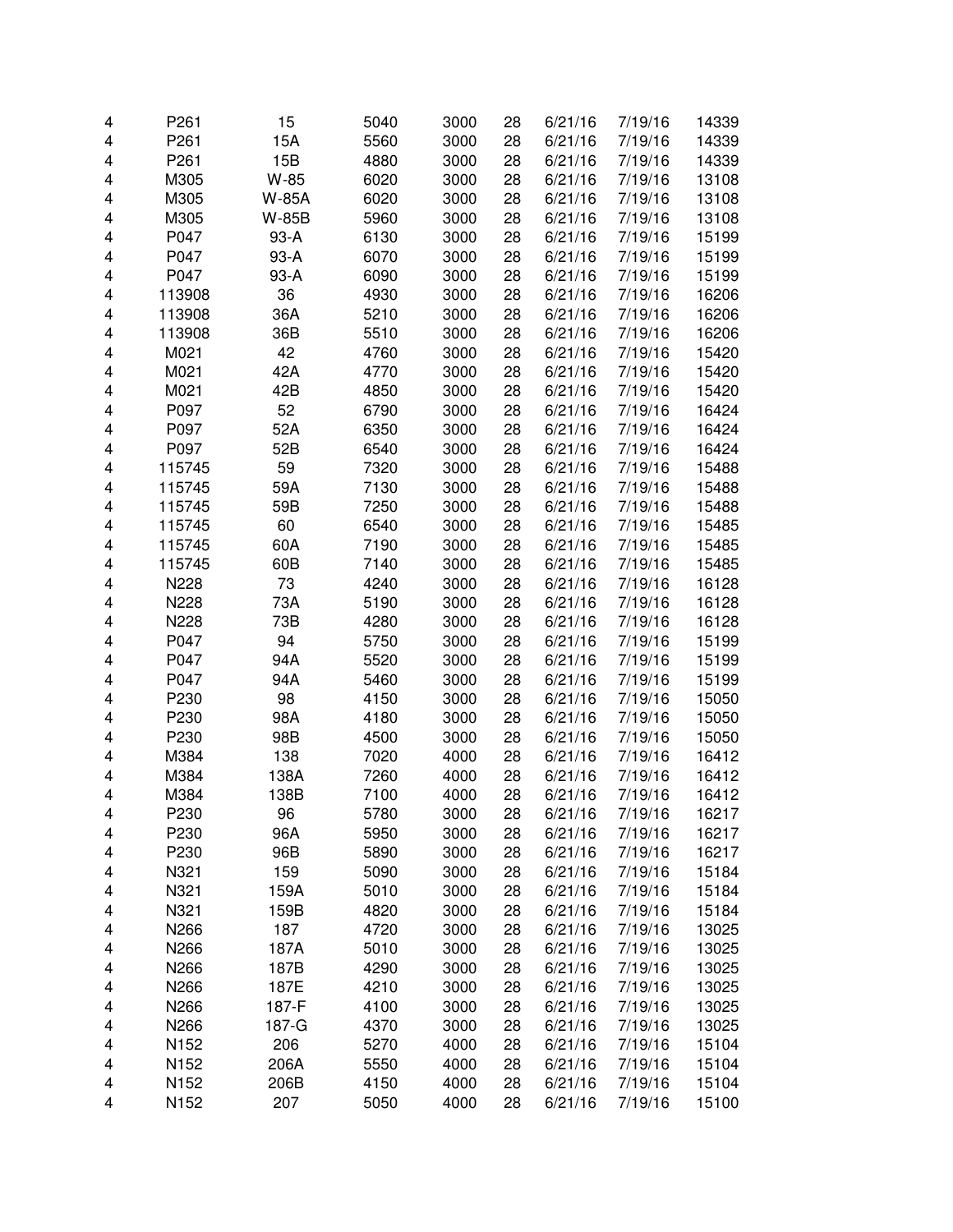| 4 | N152     | 207A           | 5870 | 4000 | 28             | 6/21/16 | 7/19/16 | 15100 |
|---|----------|----------------|------|------|----------------|---------|---------|-------|
| 4 | N152     | 207B           | 5300 | 4000 | 28             | 6/21/16 | 7/19/16 | 15100 |
| 4 | N198     | 226            | 3920 | 3000 | 28             | 6/21/16 | 7/19/16 | 13034 |
| 4 | N198     | 226A           | 3820 | 3000 | 28             | 6/21/16 | 7/19/16 | 13034 |
| 4 | N198     | 226B           | 3930 | 3000 | 28             | 6/21/16 | 7/19/16 | 13034 |
| 4 | M305     | DR-263         | 6630 | 3000 | 28             | 6/21/16 | 7/19/16 | 13108 |
| 4 | M305     | DR-263A        | 6640 | 3000 | 28             | 6/21/16 | 7/19/16 | 13108 |
| 4 | M305     | <b>DR-263B</b> | 6410 | 3000 | 28             | 6/21/16 | 7/19/16 | 13108 |
| 4 | M305     | F-269          | 5550 | 3000 | 28             | 6/21/16 | 7/19/16 | 13108 |
| 4 | M305     | F-269A         | 5270 | 3000 | 28             | 6/21/16 | 7/19/16 | 13108 |
| 4 | M305     | F-269B         | 5680 | 3000 | 28             | 6/21/16 | 7/19/16 | 13108 |
| 4 | M950     | 284            | 5960 | 3000 | 28             | 6/21/16 | 7/19/16 | 15521 |
| 4 | M950     | 284A           | 5890 | 3000 | 28             | 6/21/16 | 7/19/16 | 15521 |
| 4 | M950     | 284B           | 6230 | 3000 | 28             | 6/21/16 | 7/19/16 | 15521 |
| 4 | M950     | 285            | 4390 | 3000 | 28             | 6/21/16 | 7/19/16 | 15521 |
| 4 | M950     | 285A           | 4330 | 3000 | 28             | 6/21/16 | 7/19/16 | 15521 |
| 4 | M950     | 285B           | 4690 | 3000 | 28             | 6/21/16 | 7/19/16 | 15521 |
| 4 |          | TOP-1          | 4250 | 4000 | 7              | 7/12/16 | 7/19/16 |       |
| 4 |          | TOP-1A         | 4460 | 4000 | 7              | 7/12/16 | 7/19/16 |       |
| 4 | N266     | 186E           | 5700 | 3000 | 28             | 6/22/16 | 7/20/16 | 13025 |
| 4 | N266     | 186F           | 5600 | 3000 | 28             | 6/22/16 | 7/20/16 | 13025 |
| 4 | N266     | 186G           | 5940 | 3000 | 28             | 6/22/16 | 7/20/16 | 13025 |
| 4 | N266     | 186            | 6100 | 3000 | 28             | 6/22/16 | 7/20/16 | 13025 |
| 4 | N266     | 186A           | 5740 | 3000 | 28             | 6/22/16 | 7/20/16 | 13025 |
| 4 | N266     | 186B           | 5930 | 3000 | 28             | 6/22/16 | 7/20/16 | 13025 |
| 4 | P926     | 5D             | 5160 | 4000 | $\overline{7}$ | 7/13/16 | 7/20/16 | 16466 |
| 4 | M950     | 313D           | 4270 | 3000 | 5              | 7/15/16 | 7/20/16 | 15521 |
| 4 | M950     | 311C           | 4240 | 3000 | 5              | 7/15/16 | 7/20/16 | 15521 |
| 4 | J363     | 11A            | 4610 | 3000 | 28             | 6/22/16 | 7/20/16 |       |
|   | J363     | 11A            | 5020 | 3000 |                |         | 7/20/16 |       |
| 4 | J363     | 11A            | 4880 | 3000 | 28<br>28       | 6/22/16 | 7/20/16 |       |
| 4 |          |                |      |      |                | 6/22/16 |         |       |
| 4 | N198     | 227            | 4590 | 3000 | 28             | 6/22/16 | 7/20/16 | 13034 |
| 4 | N198     | 227A           | 4510 | 3000 | 28             | 6/22/16 | 7/20/16 | 13034 |
| 4 | N198     | 227B           | 4260 | 3000 | 28             | 6/22/16 | 7/20/16 | 13034 |
| 4 | 11498101 | 5              | 4920 | 3000 | 28             | 6/22/16 | 7/20/16 | 15605 |
| 4 | 11498101 | 5A             | 4990 | 3000 | 28             | 6/22/16 | 7/20/16 | 15605 |
| 4 | 11498101 | 5В             | 5150 | 3000 | 28             | 6/22/16 | 7/20/16 | 15605 |
| 4 | M305     | DR314          | 5270 | 4000 | 28             | 6/22/16 | 7/20/16 | 11453 |
| 4 | M305     | <b>DR314A</b>  | 5430 | 4000 | 28             | 6/22/16 | 7/20/16 | 11453 |
| 4 | M305     | <b>DR314B</b>  | 5210 | 4000 | 28             | 6/22/16 | 7/20/16 | 11453 |
| 4 | M305     | W-86           | 6710 | 4000 | 28             | 6/22/16 | 7/20/16 | 13108 |
| 4 | M305     | <b>W-86A</b>   | 6830 | 4000 | 28             | 6/22/16 | 7/20/16 | 13108 |
| 4 | M305     | W-86B          | 6610 | 4000 | 28             | 6/22/16 | 7/20/16 | 13108 |
| 4 | 123249   | 1C             | 4720 | 3000 | 21             | 6/29/16 | 7/20/16 |       |
| 4 | P231     | 4              | 5340 | 3000 | 28             | 6/22/16 | 7/20/16 | 15443 |
| 4 | P231     | 4A             | 5280 | 3000 | 28             | 6/22/16 | 7/20/16 | 15443 |
| 4 | P231     | 4B             | 5780 | 3000 | 28             | 6/22/16 | 7/20/16 | 15443 |
| 4 | P083     | 8              | 4200 | 3000 | 28             | 6/22/16 | 7/20/16 | 13034 |
| 4 | P083     | 8A             | 4130 | 3000 | 28             | 6/22/16 | 7/20/16 | 13034 |
| 4 | P083     | 8B             | 4010 | 3000 | 28             | 6/22/16 | 7/20/16 | 13034 |
| 4 | P929     | 9              | 4830 | 3000 | 28             | 6/22/16 | 7/20/16 | 16255 |
| 4 | P929     | 9Α             | 4540 | 3000 | 28             | 6/22/16 | 7/20/16 | 16255 |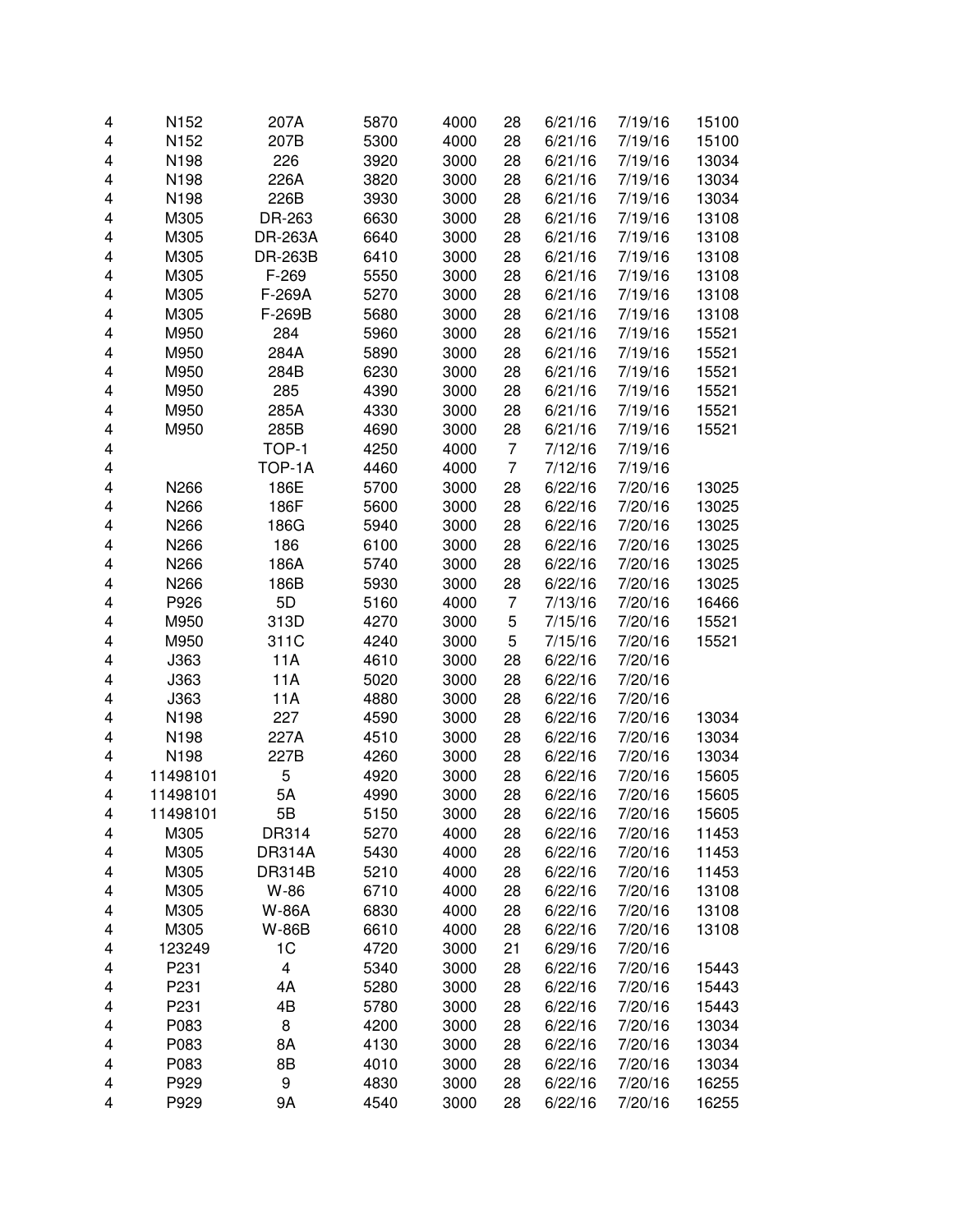| 4    | P929             | 9B                | 4690  | 3000  | 28 | 6/22/16 | 7/20/16 | 16255 |
|------|------------------|-------------------|-------|-------|----|---------|---------|-------|
| 6    | L258             | 215               | 4280  | 3000  | 28 | 6/22/16 | 7/20/16 | 12350 |
| 6    | L258             | 215A              | 4130  | 3000  | 28 | 6/22/16 | 7/20/16 | 12350 |
| 4    | P294             | 20                | 5830  | 3000  | 28 | 6/22/16 | 7/20/16 | 16341 |
| 4    | P294             | 20A               | 6030  | 3000  | 28 | 6/22/16 | 7/20/16 | 16341 |
|      |                  |                   |       |       |    |         |         |       |
| 4    | P294             | 20 <sub>B</sub>   | 5960  | 3000  | 28 | 6/22/16 | 7/20/16 | 16341 |
| 4    | 110692.01        | 20                | 5110  | 4000  | 28 | 6/22/16 | 7/20/16 | 15311 |
| 4    | 110692.01        | 20A               | 4830  | 4000  | 28 | 6/22/16 | 7/20/16 | 15311 |
| 4    | 110692.01        | 20 <sub>B</sub>   | 4910  | 4000  | 28 | 6/22/16 | 7/20/16 | 15311 |
| 4    | 115745           | 61                | 6500  | 3000  | 28 | 6/22/16 | 7/20/16 | 15485 |
| 4    | 115745           | 61A               | 6480  | 3000  | 28 | 6/22/16 | 7/20/16 | 15485 |
| 4    | 115745           | 61B               | 6730  | 3000  | 28 | 6/22/16 | 7/20/16 | 15485 |
| 4    | N307             | 71                | 6520  | 3000  | 28 | 6/22/16 | 7/20/16 | 12004 |
| 4    | N307             | 71A               | 6370  | 3000  | 28 | 6/22/16 | 7/20/16 | 12004 |
| 4    | N307             | 71B               | 6270  | 3000  | 28 | 6/22/16 | 7/20/16 | 12004 |
| 4    | P230             | 88-ARK            | 12130 | 10000 | 28 | 6/22/16 | 7/20/16 | 16233 |
| 4    | P230             | 88-ARK            | 11920 | 10000 | 28 | 6/22/16 | 7/20/16 | 16233 |
| 4    | P230             | 88-ARK            | 12020 | 10000 | 28 | 6/22/16 | 7/20/16 | 16233 |
| 4    | P230             | 89-ARK            | 12390 | 10000 | 28 | 6/22/16 | 7/20/16 | 16233 |
| 4    | P230             | 89-ARK            | 12910 | 10000 | 28 | 6/22/16 | 7/20/16 | 16233 |
| 4    | P230             | 89-ARK            | 11410 | 10000 | 28 | 6/22/16 | 7/20/16 | 16233 |
| 4    | N279             | 121               | 3680  | 3000  | 28 | 6/22/16 | 7/20/16 | 15007 |
| 4    | N279             | 121A              | 3700  | 3000  | 28 | 6/22/16 | 7/20/16 | 15007 |
| 4    | N279             | 121B              | 3800  | 3000  | 28 | 6/22/16 | 7/20/16 | 15007 |
| 4    | N295             | 152               | 5720  | 3000  | 32 | 6/18/16 | 7/20/16 | 16234 |
| 4    | N295             | 152A              | 5460  | 3000  | 32 | 6/18/16 | 7/20/16 | 16234 |
| 4    | N295             | 152B              | 5960  | 3000  | 32 | 6/18/16 | 7/20/16 | 16234 |
| 4    | M950             | 286               | 4170  | 3000  | 28 | 6/22/16 | 7/20/16 | 15521 |
| 4    | M950             | 286A              | 4370  | 3000  | 28 | 6/22/16 | 7/20/16 | 15521 |
| 4    | M950             | 286B              | 4380  | 3000  | 28 | 6/22/16 | 7/20/16 | 15521 |
| 4    | M950             | 287               | 5120  | 3000  | 28 | 6/22/16 | 7/20/16 | 15521 |
| 4    | M950             | 287A              | 5260  | 3000  | 28 | 6/22/16 | 7/20/16 | 15521 |
| 4    | M950             | 287B              | 5530  | 3000  | 28 | 6/22/16 | 7/20/16 | 15521 |
| 4    | M950             | 288               | 4680  | 3000  | 28 | 6/22/16 | 7/20/16 | 15520 |
| 4    | M950             | 288A              | 4680  | 3000  | 28 | 6/22/16 | 7/20/16 | 15520 |
| 4    | M950             | 288B              | 4940  | 3000  | 28 | 6/22/16 | 7/20/16 | 15520 |
| 4    | M384             | 139               | 6410  | 4000  | 28 | 6/22/16 | 7/20/16 | 16412 |
| 4    | M384             | 139A              | 6460  | 4000  | 28 | 6/22/16 | 7/20/16 | 16412 |
| 4    | M384             | 139B              | 6410  | 4000  | 28 | 6/22/16 | 7/20/16 | 16412 |
| 4    | N <sub>152</sub> | 208               | 5130  | 3000  | 28 | 6/22/16 | 7/20/16 | 15100 |
| 4    | N <sub>152</sub> | 208A              | 5440  | 3000  | 28 | 6/22/16 | 7/20/16 | 15100 |
| 4    | N <sub>152</sub> | 208B              | 5220  | 3000  | 28 | 6/22/16 | 7/20/16 | 15100 |
| 4    | J363             | <b>BELL-358-A</b> | 4100  | 3000  | 28 | 6/22/16 | 7/20/16 | 14198 |
| 4    | J363             | <b>BELL-358-A</b> | 3980  | 3000  | 28 | 6/22/16 | 7/20/16 | 14198 |
| 4    | J363             | <b>BELL-358-A</b> | 4250  | 3000  | 28 | 6/22/16 | 7/20/16 | 14198 |
| 3.72 | P201             | 65A               | 5360  | 3000  | 33 | 6/17/16 | 7/20/16 | 15530 |
| 3.72 | P201             | 65A               | 6930  | 3000  | 33 | 6/17/16 | 7/20/16 | 15530 |
| 3.72 | P201             | 65A               | 3290  | 3000  | 33 | 6/17/16 | 7/20/16 | 15530 |
| 4    | P926             | $6-D$             | 4060  | 4000  | 7  | 7/14/16 | 7/21/16 | 16466 |
| 4    | M950             | 309-C             | 4780  | 3000  | 7  | 7/14/16 | 7/21/16 | 15521 |
| 4    | P190             | 1                 | 6880  | 4000  | 28 | 6/23/16 | 7/21/16 | 13013 |
| 4    | P190             | 1A                | 6550  | 4000  | 28 | 6/23/16 | 7/21/16 | 13013 |
|      |                  |                   |       |       |    |         |         |       |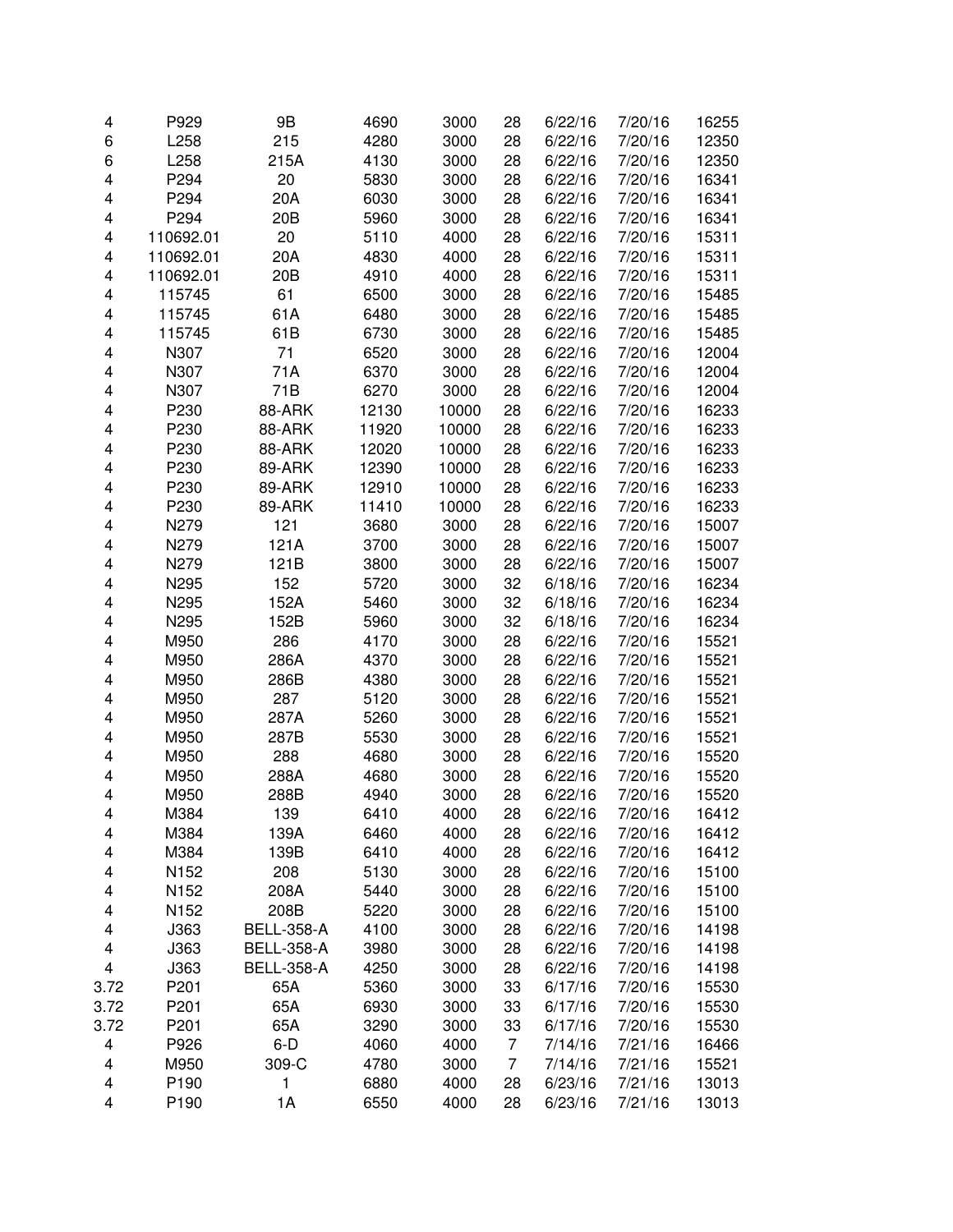| 4 | P <sub>190</sub> | 1B      | 6140 | 4000 | 28 | 6/23/16 | 7/21/16 | 13013 |
|---|------------------|---------|------|------|----|---------|---------|-------|
| 4 | P190             | $1-C$   | 6930 | 4000 | 28 | 6/23/16 | 7/21/16 | 13013 |
| 4 | P <sub>190</sub> | $1-D$   | 5880 | 4000 | 28 | 6/23/16 | 7/21/16 | 13013 |
| 4 | P190             | $1-E$   | 6050 | 4000 | 28 | 6/23/16 | 7/21/16 | 13013 |
| 4 | 112018           | $6-A$   | 4590 | 4000 | 28 | 6/23/16 | 7/21/16 | 16125 |
| 4 | 112018           | $6-A$   | 4970 | 4000 | 28 | 6/23/16 | 7/21/16 | 16125 |
| 4 | 112018           | 6-A     | 4520 | 4000 | 28 | 6/23/16 | 7/21/16 | 16125 |
|   |                  |         |      |      |    |         |         |       |
| 4 | P050             | 6       | 8890 | 3000 | 28 | 6/23/16 | 7/21/16 | 15535 |
| 4 | P050             | 6A      | 9270 | 3000 | 28 | 6/23/16 | 7/21/16 | 15535 |
| 4 | P050             | 6B      | 8620 | 3000 | 28 | 6/23/16 | 7/21/16 | 15535 |
| 4 | P050             | 7       | 5490 | 3000 | 28 | 6/23/16 | 7/21/16 | 15393 |
| 4 | P050             | 7A      | 5030 | 3000 | 28 | 6/23/16 | 7/21/16 | 15393 |
| 4 | P050             | 7B      | 5350 | 3000 | 28 | 6/23/16 | 7/21/16 | 15393 |
| 4 | 115881           | $11-A$  | 5900 | 3000 | 28 | 6/23/16 | 7/21/16 | 15550 |
| 4 | 115881           | $11-A$  | 5610 | 3000 | 28 | 6/23/16 | 7/21/16 | 15550 |
| 4 | 115881           | $11-A$  | 6190 | 3000 | 28 | 6/23/16 | 7/21/16 | 15550 |
| 4 | 110324           | 22      | 6910 | 3000 | 28 | 6/23/16 | 7/21/16 | 16096 |
| 4 | 110324           | 22A     | 6090 | 3000 | 28 | 6/23/16 | 7/21/16 | 16096 |
| 4 | 110324           | 22B     | 6680 | 3000 | 28 | 6/23/16 | 7/21/16 | 16096 |
| 4 | P287             | $23-A$  | 7040 | 3000 | 28 | 6/23/16 | 7/21/16 | 16105 |
| 4 | P287             | $23-A$  | 6930 | 3000 | 28 | 6/23/16 | 7/21/16 | 16105 |
| 4 | P287             | $23-A$  | 6880 | 3000 | 28 | 6/23/16 | 7/21/16 | 16105 |
| 4 | P287             | $24-A$  | 7650 | 3000 | 28 | 6/23/16 | 7/21/16 | 16105 |
| 4 | P287             | 24-A    | 8040 | 3000 | 28 | 6/23/16 | 7/21/16 | 16105 |
| 4 | P287             | $24-A$  | 9190 | 3000 | 28 | 6/23/16 | 7/21/16 | 16105 |
| 4 | P926             | $7 - C$ | 4120 | 3000 | 5  | 7/15/16 | 7/21/16 | 16466 |
| 4 | P287             | $25-A$  | 8820 | 4500 | 28 | 6/23/16 | 7/21/16 | 16105 |
| 4 | P287             | $25-A$  | 8940 | 4500 | 28 | 6/23/16 | 7/21/16 | 16105 |
| 4 | P287             | $25-A$  | 7630 | 4500 | 28 | 6/23/16 | 7/21/16 | 16105 |
| 4 | P247             | 37      | 4600 | 3000 | 28 | 6/23/16 | 7/21/16 | 16130 |
| 4 | P247             | 37A     | 4600 | 3000 | 28 | 6/23/16 | 7/21/16 | 16130 |
|   | P247             | 37B     |      |      |    |         | 7/21/16 |       |
| 4 |                  |         | 4920 | 3000 | 28 | 6/23/16 |         | 16130 |
| 4 | P247             | 38      | 5810 | 3000 | 28 | 6/23/16 | 7/21/16 | 16130 |
| 4 | P247             | 38A     | 5850 | 3000 | 28 | 6/23/16 | 7/21/16 | 16130 |
| 4 | P247             | 38B     | 5640 | 3000 | 28 | 6/23/16 | 7/21/16 | 16130 |
| 4 | 106578           | 44      | 4480 | 3000 | 28 | 6/23/16 | 7/21/16 | 16386 |
| 4 | 106578           | 44A     | 5300 | 3000 | 28 | 6/23/16 | 7/21/16 | 16386 |
| 4 | 106578           | 44B     | 5430 | 3000 | 28 | 6/23/16 | 7/21/16 | 16386 |
| 4 | 115745           | 62      | 6300 | 3000 | 28 | 6/23/16 | 7/21/16 | 15488 |
| 4 | 115745           | 62A     | 5920 | 3000 | 28 | 6/23/16 | 7/21/16 | 15488 |
| 4 | 115745           | 62B     | 6370 | 3000 | 28 | 6/23/16 | 7/21/16 | 15488 |
| 4 | N307             | 72      | 6160 | 3000 | 28 | 6/23/16 | 7/21/16 | 12004 |
| 4 | N307             | 72A     | 6040 | 3000 | 28 | 6/23/16 | 7/21/16 | 12004 |
| 4 | N307             | 72B     | 5950 | 3000 | 28 | 6/23/16 | 7/21/16 | 12004 |
| 4 | N307             | 73      | 5060 | 3000 | 28 | 6/23/16 | 7/21/16 | 8111  |
| 4 | N307             | 73A     | 4630 | 3000 | 28 | 6/23/16 | 7/21/16 | 8111  |
| 4 | N307             | 73B     | 4550 | 3000 | 28 | 6/23/16 | 7/21/16 | 8111  |
| 4 | M305             | W-87    | 6710 | 3000 | 28 | 6/23/16 | 7/21/16 | 13108 |
| 4 | M305             | W-87A   | 6740 | 3000 | 28 | 6/23/16 | 7/21/16 | 13108 |
| 4 | M305             | W-87B   | 6760 | 3000 | 28 | 6/23/16 | 7/21/16 | 13108 |
| 4 | P047             | 95A     | 5040 | 3000 | 28 | 6/23/16 | 7/21/16 | 15199 |
| 4 | P047             | 95A     | 4970 | 3000 | 28 | 6/23/16 | 7/21/16 | 15199 |
|   |                  |         |      |      |    |         |         |       |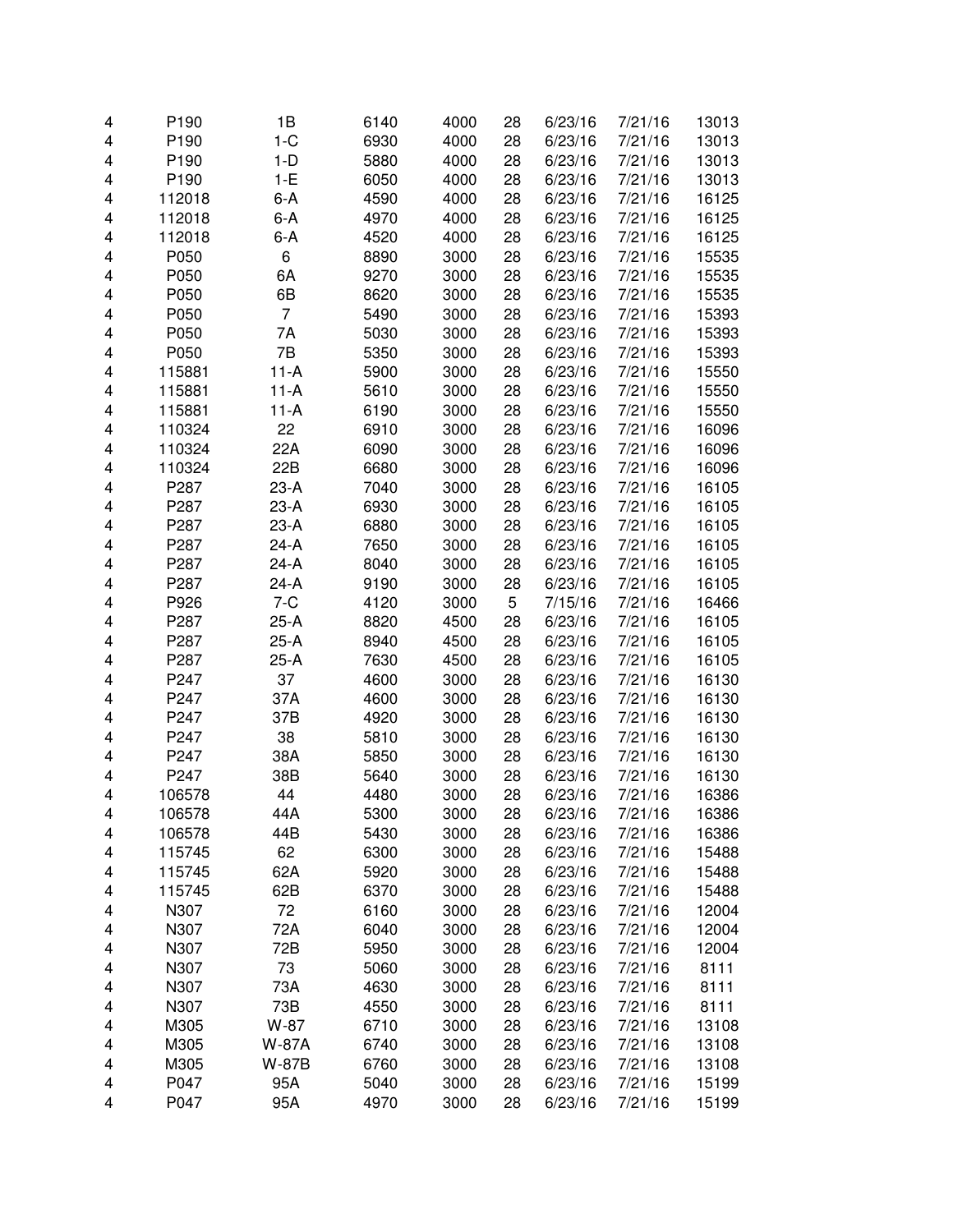| 4    | P047             | 95A                     | 5220     | 3000 | 28             | 6/23/16 | 7/21/16 | 15199     |
|------|------------------|-------------------------|----------|------|----------------|---------|---------|-----------|
| 4    | P047             | 96A                     | 5380     | 3000 | 28             | 6/23/16 | 7/21/16 | 15199     |
| 4    | P047             | 96A                     | 5260     | 3000 | 28             | 6/23/16 | 7/21/16 | 15199     |
| 4    | P047             | 96A                     | 5090     | 3000 | 28             | 6/23/16 | 7/21/16 | 15199     |
| 4    | P230             | 99                      | 3860     | 3000 | 28             | 6/23/16 | 7/21/16 | 16115     |
| 4    | P230             | 99A                     | 3500     | 3000 | 28             | 6/23/16 | 7/21/16 | 16115     |
| 4    | P230             | 99B                     | 3610     | 3000 | 28             | 6/23/16 | 7/21/16 | 16115     |
| 4    | N279             | 122                     | 4330     | 3000 | 28             | 6/23/16 | 7/21/16 | 15007     |
| 4    | N279             | 122A                    | 4120     | 3000 | 28             | 6/23/16 | 7/21/16 | 15007     |
| 4    | N279             | 122B                    | 3980     | 3000 | 28             | 6/23/16 | 7/21/16 | 15007     |
| 4    | M384             | 140                     | 5770     | 4000 | 28             | 6/23/16 | 7/21/16 | 16412     |
| 4    | M384             | 140A                    | 6350     | 4000 | 28             | 6/23/16 | 7/21/16 | 16412     |
| 4    | M384             | 140B                    | 6510     | 4000 | 28             | 6/23/16 | 7/21/16 | 16412     |
| 4    | M010             | 199-A                   | 4260     | 3000 | 28             | 6/23/16 | 7/21/16 | 13221     |
| 4    | M010             | 199-A                   | 4040     | 3000 | 28             | 6/23/16 | 7/21/16 | 13221     |
| 4    | M010             | 199-A                   | 4430     | 3000 | 28             | 6/23/16 | 7/21/16 | 13221     |
| 4    | M950             | 289                     | 4720     | 3000 | 28             | 6/23/16 | 7/21/16 | 15521     |
| 4    | M950             | 289A                    | 4410     | 3000 | 28             | 6/23/16 | 7/21/16 | 15521     |
| 4    | M950             | 289B                    | 4670     | 3000 | 28             | 6/23/16 | 7/21/16 | 15521     |
| 4    | L041             | $312-A$                 | 6040     | 3000 | 28             | 6/23/16 | 7/21/16 | 14369     |
| 4    | L041             | $312-A$                 | 5550     | 3000 | 28             | 6/23/16 | 7/21/16 | 14369     |
| 4    | L041             | $312-A$                 | 5550     | 3000 | 28             | 6/23/16 | 7/21/16 | 14369     |
| 4    | L041             | $313-A$                 | 4940     | 3000 | 28             | 6/23/16 | 7/21/16 | 14369     |
| 4    | L041             | $313-A$                 | 5000     | 3000 | 28             | 6/23/16 | 7/21/16 | 14369     |
| 4    | L041             | 313-A                   | 4840     | 3000 | 28             | 6/23/16 | 7/21/16 | 14369     |
| 3.76 | <b>CONC CORE</b> | 1                       | 2901.311 | 4000 | 43             | 6/9/16  | 7/22/16 | R4-001-16 |
| 3.76 | <b>CONC CORE</b> | 1A                      | 2798.102 | 4000 | 43             | 6/9/16  | 7/22/16 | R4-001-16 |
| 3.76 | <b>CONC CORE</b> | 1B                      | 2284.214 | 4000 | 43             | 6/9/16  | 7/22/16 | R4-001-16 |
| 4    | P168             | 15                      | 3560     | 3000 | $\overline{7}$ | 7/15/16 | 7/22/16 | 15573     |
| 4    | N152             | 216-C                   | 4990     | 3000 | 14             | 7/8/16  | 7/22/16 | 15104     |
| 4    | N152             | 217-C                   | 5070     | 4000 | 14             | 7/8/16  | 7/22/16 | 15104     |
| 4    | N152             | 218-C                   | 5050     | 4000 | 14             | 7/8/16  | 7/22/16 | 15104     |
| 4    | N152             | 219-C                   | 5560     | 4000 | 14             | 7/8/16  | 7/22/16 | 15104     |
| 4    | N152             | 220-C                   | 5930     | 4000 | 14             | 7/8/16  | 7/22/16 | 15104     |
| 4    | N152             | 221-C                   | 6070     | 4000 | 14             | 7/8/16  | 7/22/16 | 15104     |
| 4    | N152             | 223-C                   | 4080     | 4000 | 7              | 7/15/16 | 7/22/16 | 15104     |
| 4    | P926             | $4-E$                   | 3100     | 4000 | 10             | 7/12/16 | 7/22/16 | 16466     |
| 4    | M950             | 313-C                   | 4370     | 3000 | 7              | 7/15/16 | 7/22/16 | 15521     |
| 4    | P926             | 7-D                     | 3870     | 4000 | 7              | 7/15/16 | 7/22/16 | 16466     |
| 4    | Q061             | $\overline{\mathbf{c}}$ | 5840     | 3000 | 28             | 6/24/16 | 7/22/16 | 16380     |
| 4    | Q061             | 2A                      | 5710     | 3000 | 28             | 6/24/16 | 7/22/16 | 16380     |
| 4    | Q061             | 2B                      | 5770     | 3000 | 28             | 6/24/16 | 7/22/16 | 16380     |
| 4    | <b>DENNY</b>     | 8                       | 5360     | 3000 | 28             | 6/24/16 | 7/22/16 |           |
| 4    | <b>DENNY</b>     | 8A                      | 5670     | 3000 | 28             | 6/24/16 | 7/22/16 |           |
| 4    | <b>DENNY</b>     | 8B                      | 5540     | 3000 | 28             | 6/24/16 | 7/22/16 |           |
| 4    | P218             | $12-A$                  | 10030    | 3000 | 28             | 6/24/16 | 7/22/16 | 16406     |
| 4    | P218             | $12-A$                  | 8150     | 3000 | 28             | 6/24/16 | 7/22/16 | 16406     |
| 4    | P218             | $12-A$                  | 8370     | 3000 | 28             | 6/24/16 | 7/22/16 | 16406     |
| 4    | 115881           | $12-A$                  | 5180     | 3000 | 28             | 6/24/16 | 7/22/16 | 15550     |
| 4    | 115881           | $12-A$                  | 5820     | 3000 | 28             | 6/24/16 | 7/22/16 | 15550     |
| 4    | 115881           | $12-A$                  | 5530     | 3000 | 28             | 6/24/16 | 7/22/16 | 15550     |
| 4    | J363             | 12-A                    | 5310     | 3000 | 28             | 6/24/16 | 7/22/16 |           |
|      |                  |                         |          |      |                |         |         |           |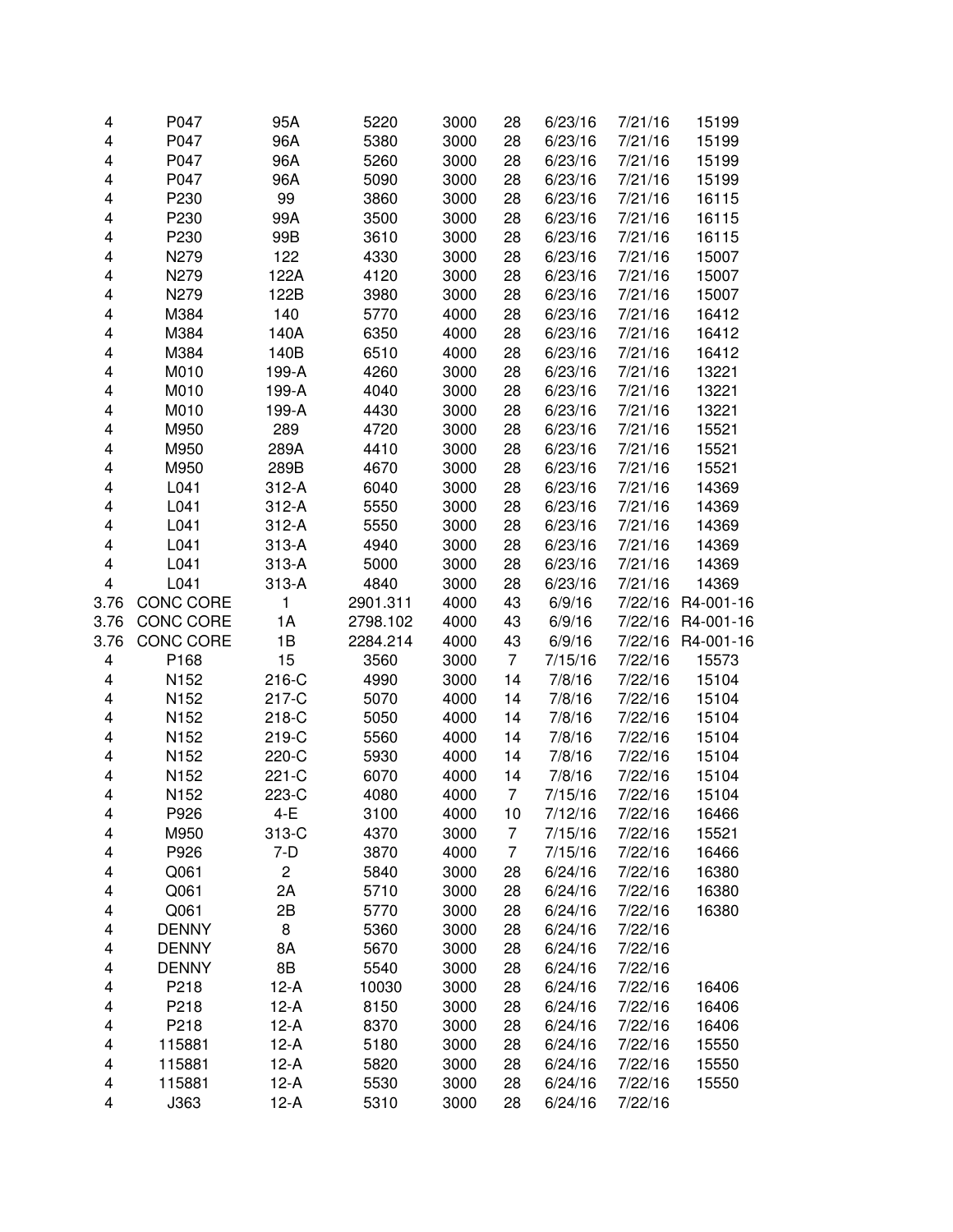| 4 | J363             | $12-A$ | 5350  | 3000                     | 28 | 6/24/16 | 7/22/16 |       |
|---|------------------|--------|-------|--------------------------|----|---------|---------|-------|
| 4 | J363             | $12-A$ | 5180  | 3000                     | 28 | 6/24/16 | 7/22/16 |       |
| 4 | P247             | 39     | 4900  | 3000                     | 28 | 6/24/16 | 7/22/16 | 16130 |
| 4 | P247             | 39A    | 4750  | 3000                     | 28 | 6/24/16 | 7/22/16 | 16130 |
| 4 | P247             | 39B    | 5020  | 3000                     | 28 | 6/24/16 | 7/22/16 | 16130 |
| 4 | M021             | 43     | 4920  | 3000                     | 28 | 6/24/16 | 7/22/16 | 15393 |
| 4 | M021             | 43A    | 5000  | 3000                     | 28 | 6/24/16 | 7/22/16 | 15393 |
| 4 | M021             | 43B    | 4680  | 3000                     | 28 | 6/24/16 | 7/22/16 | 15393 |
| 4 | P097             | 53     | 6840  | 3000                     | 28 | 6/24/16 | 7/22/16 | 16405 |
| 4 | P097             | 53A    | 7050  | 3000                     | 28 | 6/24/16 | 7/22/16 | 16405 |
| 4 | P097             | 53B    | 6890  | 3000                     | 28 | 6/24/16 | 7/22/16 | 16405 |
| 4 | M305             | W-88   | 7550  | 3000                     | 28 | 6/24/16 | 7/22/16 | 13108 |
| 4 | M305             | W-88A  | 6650  | 3000                     | 28 | 6/24/16 | 7/22/16 | 13108 |
| 4 | M305             | W-88B  | 6970  | 3000                     | 28 | 6/24/16 | 7/22/16 | 13108 |
| 4 | P230             | 90ARK  | 11630 | 10000                    | 28 | 6/24/16 | 7/22/16 | 16233 |
| 4 | P230             | 90-ARK | 11520 | 10000                    | 28 | 6/24/16 | 7/22/16 | 16233 |
| 4 | P230             | 90-ARK | 11530 | 10000                    | 28 | 6/24/16 | 7/22/16 | 16233 |
| 4 | P230             | 91-ARK | 12100 | 10000                    | 28 | 6/24/16 | 7/22/16 | 16233 |
| 4 | P230             | 91-ARK | 11850 | 10000                    | 28 | 6/24/16 | 7/22/16 | 16233 |
| 4 | P230             | 91-ARK | 11760 | 10000                    | 28 | 6/24/16 | 7/22/16 | 16233 |
| 4 | P047             | 97-A   | 5210  | 3000                     | 28 | 6/24/16 | 7/22/16 | 15199 |
| 4 | P047             | $97-A$ | 4890  | 3000                     | 28 | 6/24/16 | 7/22/16 | 15199 |
| 4 | P047             | 97-A   | 5050  | 3000                     | 28 | 6/24/16 | 7/22/16 | 15199 |
| 4 | P230             | 100    | 800   | $\boldsymbol{?}$         | 28 | 6/24/16 | 7/22/16 | 16343 |
| 4 | P230             | 100A   | 750   | ?                        | 28 | 6/24/16 | 7/22/16 | 16343 |
| 4 | P230             | 100B   | 810   | $\overline{\phantom{a}}$ | 28 | 6/24/16 | 7/22/16 | 16343 |
| 4 | P230             | 101    | 3880  | 3000                     | 28 | 6/24/16 | 7/22/16 | 16115 |
| 4 | P230             | 101A   | 4020  | 3000                     | 28 | 6/24/16 | 7/22/16 | 16115 |
| 4 | P230             | 101B   | 3840  | 3000                     | 28 | 6/24/16 | 7/22/16 | 16115 |
| 4 | N279             | 123    | 5380  | 3000                     | 28 | 6/24/16 | 7/22/16 | 8111  |
| 4 | N279             | 123A   | 5640  | 3000                     | 28 | 6/24/16 | 7/22/16 | 8111  |
| 4 | N279             | 123B   | 5200  | 3000                     | 28 | 6/24/16 | 7/22/16 | 8111  |
| 4 | M384             | 141    | 5160  | 3000                     | 28 | 6/24/16 | 7/22/16 | 15616 |
| 4 | M384             | 141A   | 5300  | 3000                     | 28 | 6/24/16 | 7/22/16 | 15616 |
| 4 | M384             | 141B   | 4860  | 3000                     | 28 | 6/24/16 | 7/22/16 | 15616 |
| 4 | N321             | 160    | 4360  | 3000                     | 28 | 6/24/16 | 7/22/16 | 15184 |
| 4 | N321             | 160A   | 4580  | 3000                     | 28 | 6/24/16 | 7/22/16 | 15184 |
| 4 | N321             | 160B   | 4500  | 3000                     | 28 | 6/24/16 | 7/22/16 | 15184 |
| 4 | N366             | 188    | 5030  | 3000                     | 28 | 6/24/16 | 7/22/16 | 13025 |
| 4 | N366             | 188A   | 4280  | 3000                     | 28 | 6/24/16 | 7/22/16 | 13025 |
| 4 | N366             | 188B   | 4660  | 3000                     | 28 | 6/24/16 | 7/22/16 | 13025 |
| 4 | N <sub>152</sub> | 209    | 5480  | 3000                     | 28 | 6/24/16 | 7/22/16 | 15100 |
| 4 | N152             | 209A   | 5360  | 3000                     | 28 | 6/24/16 | 7/22/16 | 15100 |
| 4 | N152             | 209B   | 5400  | 3000                     | 28 | 6/24/16 | 7/22/16 | 15100 |
| 4 | M950             | 290    | 4970  | 4000                     | 28 | 6/24/16 | 7/22/16 | 15519 |
| 4 | M950             | 290A   | 5630  | 4000                     | 28 | 6/24/16 | 7/22/16 | 15519 |
| 4 | M950             | 290B   | 5240  | 4000                     | 28 | 6/24/16 | 7/22/16 | 15519 |
| 4 | M950             | 291    | 4190  | 3000                     | 28 | 6/24/16 | 7/22/16 | 15521 |
| 4 | M950             | 291A   | 4550  | 3000                     | 28 | 6/24/16 | 7/22/16 | 15521 |
| 4 | M950             | 291A   | 4560  | 3000                     | 28 | 6/24/16 | 7/22/16 | 15521 |
| 4 | P282             | $21-C$ | 6510  | 3000                     | 1  | 7/23/16 | 7/24/16 | 16229 |
| 4 | P282             | $21-D$ | 6230  | 3000                     | 1  | 7/23/16 | 7/24/16 | 16229 |
|   |                  |        |       |                          |    |         |         |       |